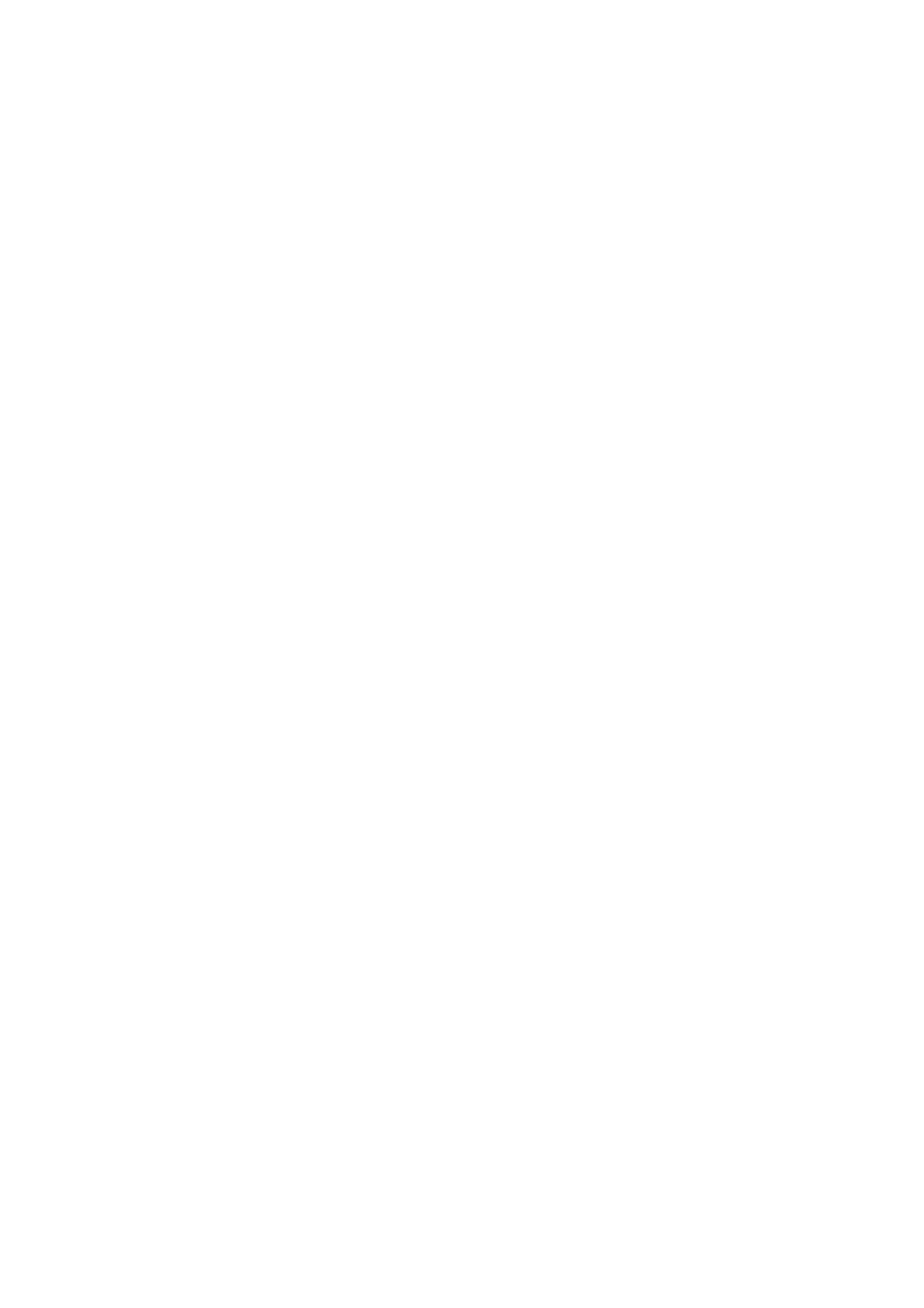#### © Crown copyright 2004

This report may be reproduced in whole or in part for non-commercial educational purposes, provided that all extracts quoted are reproduced verbatim without adaptation and on condition that the source and date thereof are stated.

Further copies of this report are obtainable from the school. Under the School Inspections Act 1996, the school must provide a copy of this report and/or its summary free of charge to certain categories of people. A charge not exceeding the full cost of reproduction may be made for any other copies supplied.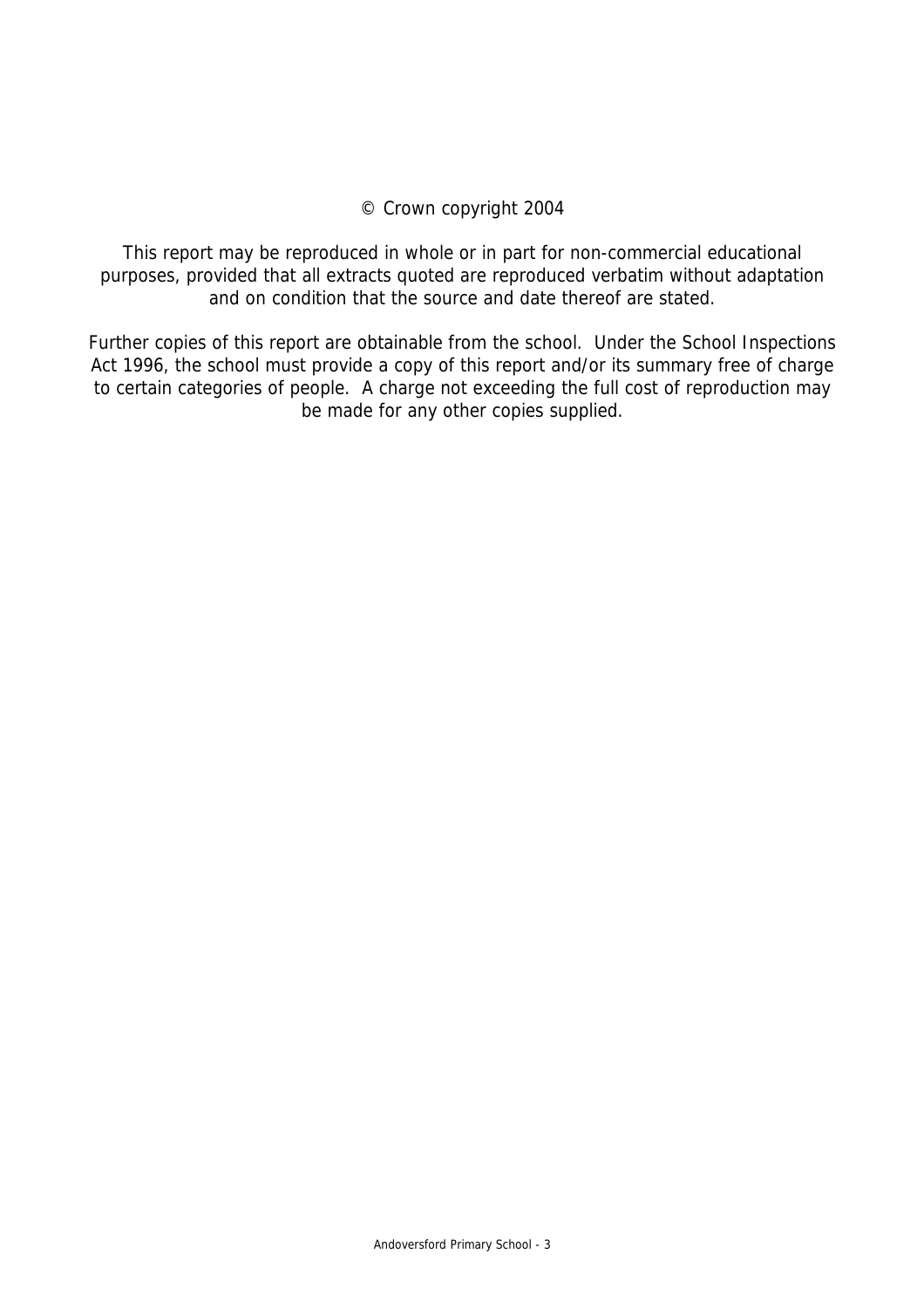## **INFORMATION ABOUT THE SCHOOL**

| Type of school:        |    |       |            | Primary                                                                 |  |  |
|------------------------|----|-------|------------|-------------------------------------------------------------------------|--|--|
| School category:       |    |       | Foundation |                                                                         |  |  |
| Age range of pupils:   |    |       |            | $4 - 11$                                                                |  |  |
| Gender of pupils:      |    |       |            | Mixed                                                                   |  |  |
| Number on roll:        |    |       |            | 97                                                                      |  |  |
| School address:        |    |       |            | <b>Gloucester Road</b><br>Andoversford<br>Cheltenham<br>Gloucestershire |  |  |
| Postcode:              |    |       |            | <b>GL54 4HR</b>                                                         |  |  |
| Telephone number:      |    |       |            | 01242 620407                                                            |  |  |
| Fax number:            |    |       |            | 01242 821067                                                            |  |  |
| Appropriate authority: |    |       |            | The Governing Body                                                      |  |  |
| Name<br>governors:     | Ωf | chair | of         | Lorie Farrell                                                           |  |  |
| Date                   | οf |       |            | previous December 1998                                                  |  |  |

inspection:

## **CHARACTERISTICS OF THE SCHOOL**

This is a four class foundation school in a mix of older buildings, impressively modernised and extended, and some less impressive temporary buildings. It is situated on a spacious and attractive site in the middle of the village of Andoversford near Cheltenham. The number on roll has been between 90 and 100 for several years with most children coming from the village and parish, and the rest from the surrounding villages and hamlets, some by choice. Unusually, there are currently more than twice as many boys as girls in the five younger year groups. Very few pupils have ethnic backgrounds other than British and the percentage of pupils who qualify for free school meals is below average. The number of pupils on the special needs register is low, although currently one has a statement of special need. Most children who attend the school start at the pre-school group, which moved on site into the old canteen recently, or attend other pre-school provision. With low numbers starting each year, overall attainment on entry is much affected by the presence of any lower attaining children. In most years attainment on entry is similar to that in most schools but the recent boy/girl imbalance has made the overall picture lower than usual.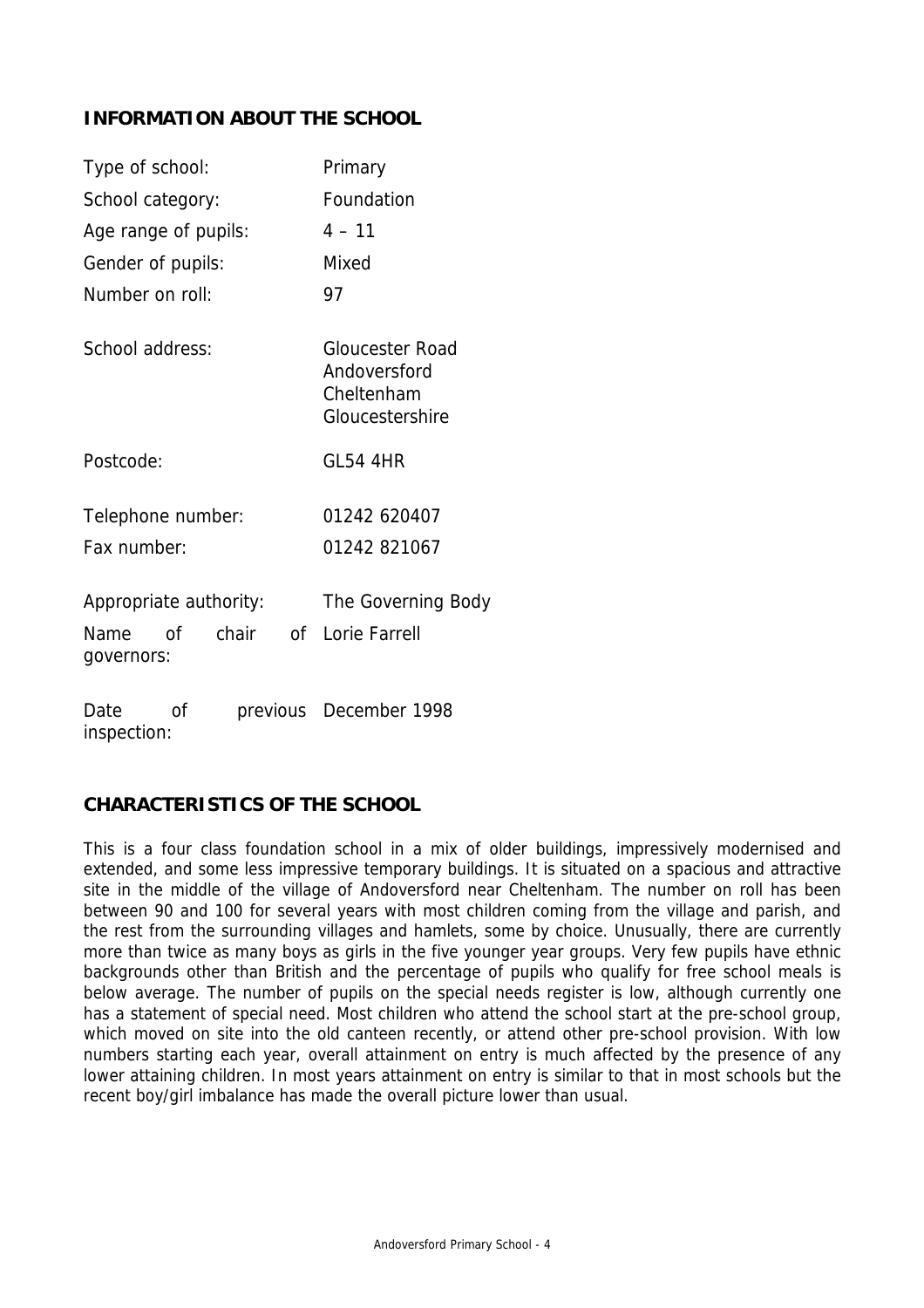## **INFORMATION ABOUT THE INSPECTION TEAM**

| Members of the inspection team |                      |                | <b>Subject responsibilities</b>                                                                                                                                                                                               |
|--------------------------------|----------------------|----------------|-------------------------------------------------------------------------------------------------------------------------------------------------------------------------------------------------------------------------------|
| 23708                          | <b>Geoff Burgess</b> | Lead inspector | Special educational needs, Areas<br>of learning for children in the<br>Foundation Stage, Mathematics,<br>Information and communication<br>technology, Art and design,<br>Design and technology, Music,<br>Physical education. |
| 9487                           | <b>Frances Hurd</b>  | Lay inspector  |                                                                                                                                                                                                                               |
| 21313                          | <b>Harold Galley</b> | Team inspector | English,<br>Geography,<br>Science,<br>Religious education,<br>History,<br>Personal, social and health<br>Education.                                                                                                           |

The inspection contractor was:

MSB Education in association with Tribal PPI

 Barley House Oakfield Grove Bristol BS8 2BN

Any concerns or complaints about the inspection or the report should be made initially to the inspection contractor. The procedures are set out in the leaflet 'Complaining about Ofsted Inspections', which is available from Ofsted Publications Centre (telephone 07002 637833) or Ofsted's website (www.oftsed.gov.uk).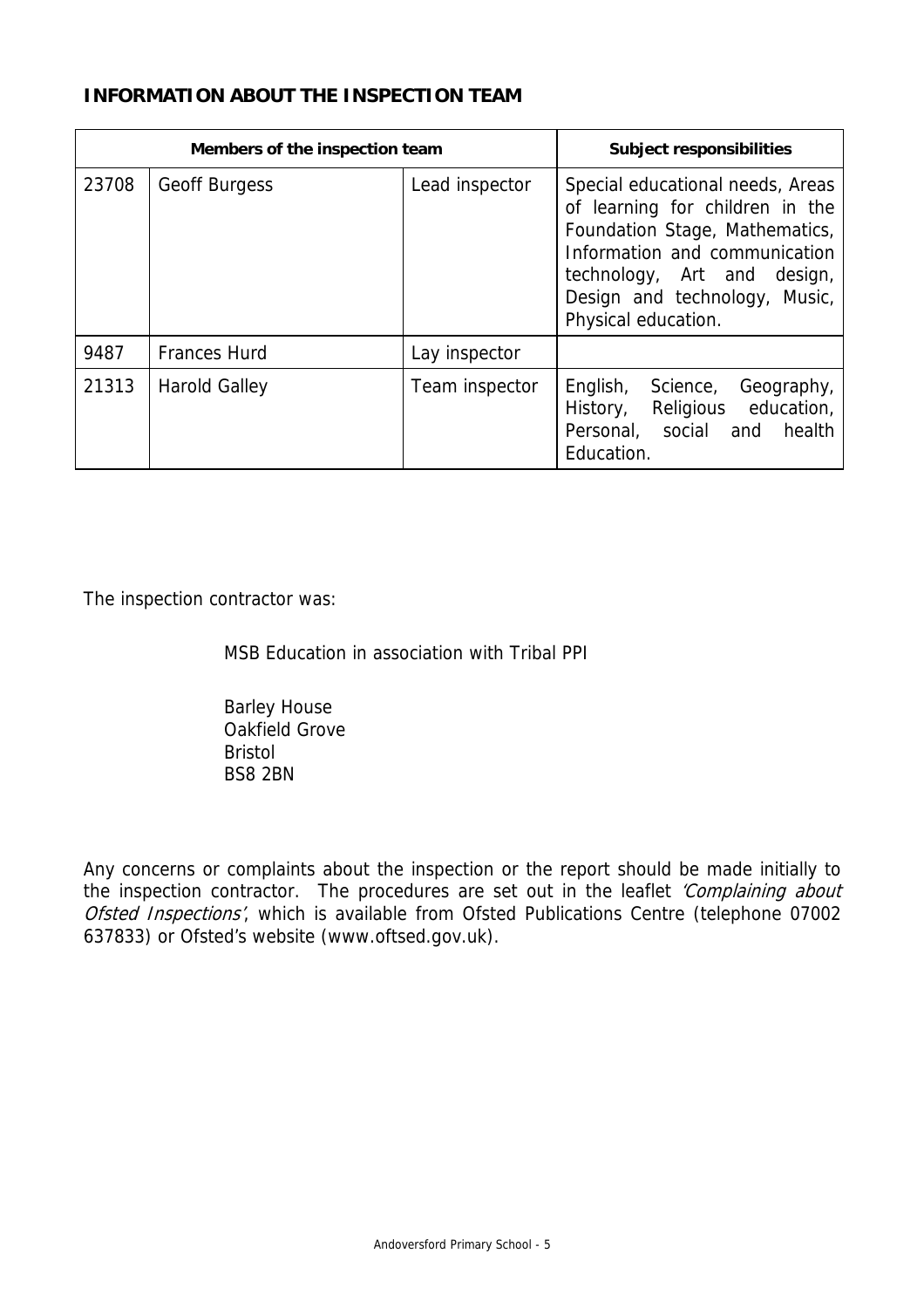## **REPORT CONTENTS**

|                                                                                                                                                                           | Page |
|---------------------------------------------------------------------------------------------------------------------------------------------------------------------------|------|
| <b>PART A: SUMMARY OF THE REPORT</b>                                                                                                                                      | 6    |
| <b>PART B: COMMENTARY ON THE MAIN INSPECTION FINDINGS</b>                                                                                                                 |      |
| <b>STANDARDS ACHIEVED BY PUPILS</b>                                                                                                                                       | 8    |
| Standards achieved in areas of learning, subjects and courses                                                                                                             |      |
| Pupils' attitudes, values and other personal qualities                                                                                                                    |      |
| <b>QUALITY OF EDUCATION PROVIDED BY THE SCHOOL</b>                                                                                                                        | 10   |
| Teaching and learning<br>The curriculum<br>Care, guidance and support<br>Partnership with parents, other schools and the community                                        |      |
| <b>LEADERSHIP AND MANAGEMENT</b>                                                                                                                                          | 14   |
| <b>PART C: THE QUALITY OF EDUCATION IN AREAS OF LEARNING</b><br><b>AND SUBJECTS</b><br>AREAS OF LEARNING IN THE FOUNDATION STAGE<br><b>SUBJECTS IN KEY STAGES 1 AND 2</b> | 16   |
|                                                                                                                                                                           |      |

## **PART D: SUMMARY OF THE MAIN INSPECTION JUDGEMENTS 24**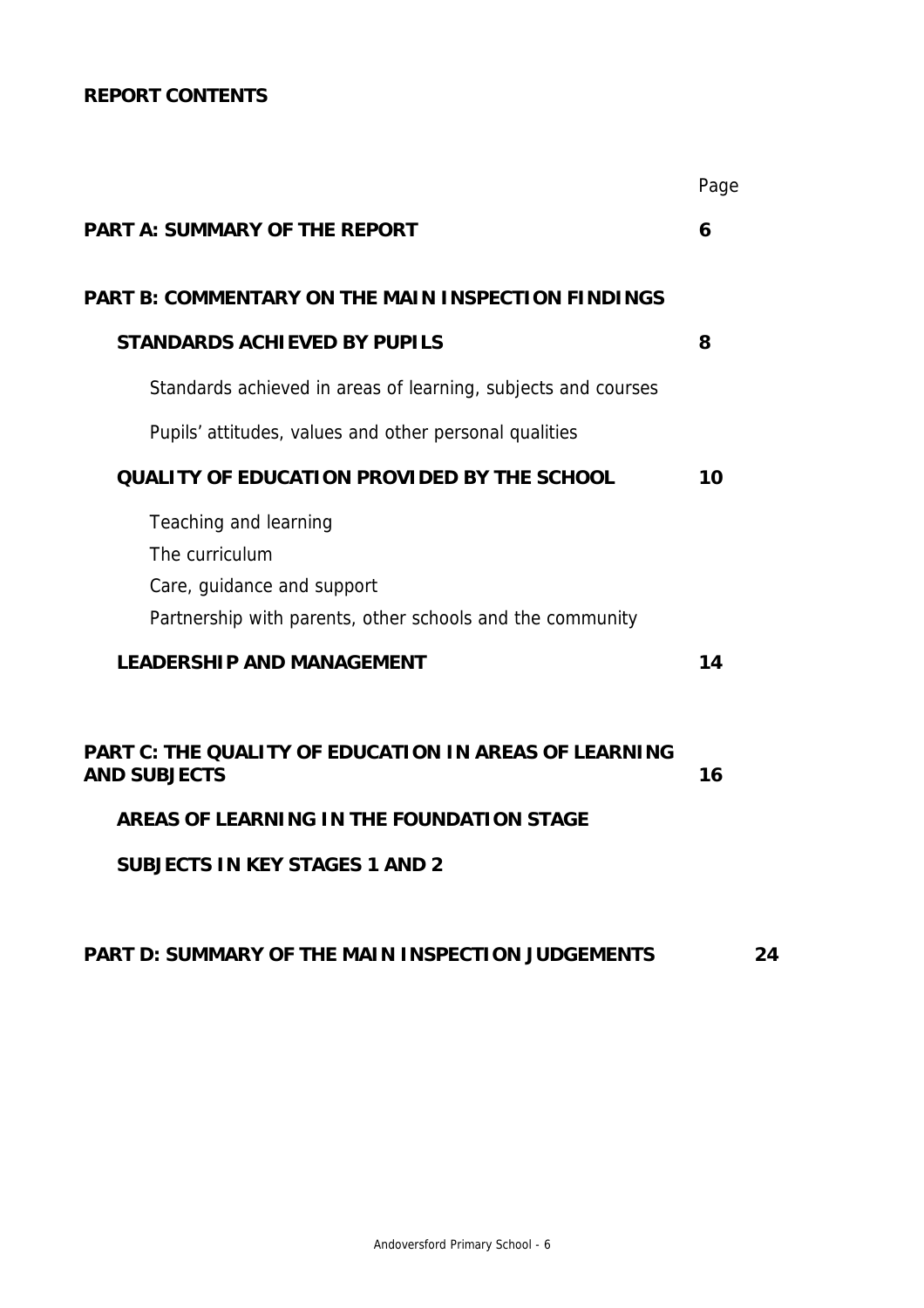# **PART A: SUMMARY OF THE REPORT**

## **OVERALL EVALUATION**

This is essentially a good school with both strengths and weaknesses. It provides good value for money.

The school's main strengths and weaknesses are:

- Most pupils attain high standards in English, mathematics and science in Year 6.
- Achievement is good in the reception and infant classes.
- Teaching is good overall and very good in Years 5 and 6 with some excellent lessons.
- Teaching is less effective in Years 3 and 4 and progress is much slower.
- Boys and girls behave well, enjoy learning, and get on well together.
- Pupils enjoy a very good range of extra opportunities to take part in activities, extend their learning and perform, but the time devoted to some subjects is less than recommended.
- In-class and extracurricular provision for music is very good, and singing and performance standards are much better than usual.
- Pupils have insufficient opportunities to learn about and celebrate the richness and diversity of other faiths and cultures.
- Parents make an excellent contribution to their children's learning and the life of the school.
- Current strategic planning arrangements are not good enough to provide a sufficiently rigorous agenda for improvement and bring these improvements about.

Since its last inspection, the school has made satisfactory improvement by sustaining high standards achieved by pupils in Year 6, making substantial improvements to the school facilities and environment inside and out, and increasing the variety of enrichment activities available for pupils to enjoy. However, aspects of the curriculum and of leadership and management have not improved as much as seen in most schools.

| Results in National<br>Curriculum tests at the end<br>of Year 6, compared with: |      | Similar schools |      |      |
|---------------------------------------------------------------------------------|------|-----------------|------|------|
|                                                                                 | 2002 | 2003            | 2004 | 2004 |
| English                                                                         |      |                 |      |      |
| <b>Mathematics</b>                                                              | ∧ ∗  |                 | A*   |      |
| Science                                                                         |      |                 | Δ∗   |      |

## **STANDARDS ACHIEVED**

Key: A - well above average; B – above average; C – average; D – below average; E – well below average Similar schools are those whose pupils attained similarly at the end of Year 2.

Overall achievement is good. Children in their foundation year are achieving well and most will attain the goals children are expected to reach by the end of reception. Standards in Year 2 are average in reading, writing, mathematics and science with pupils achieving well in Years 1 and 2. Standards in Year 6 are well above average in English, mathematics and science with very good achievement in Years 5 and 6. However, progress is much slower in Years 3 and 4 where achievement is not satisfactory. Standards in information and communication technology (ICT) match expectations and good provision in history and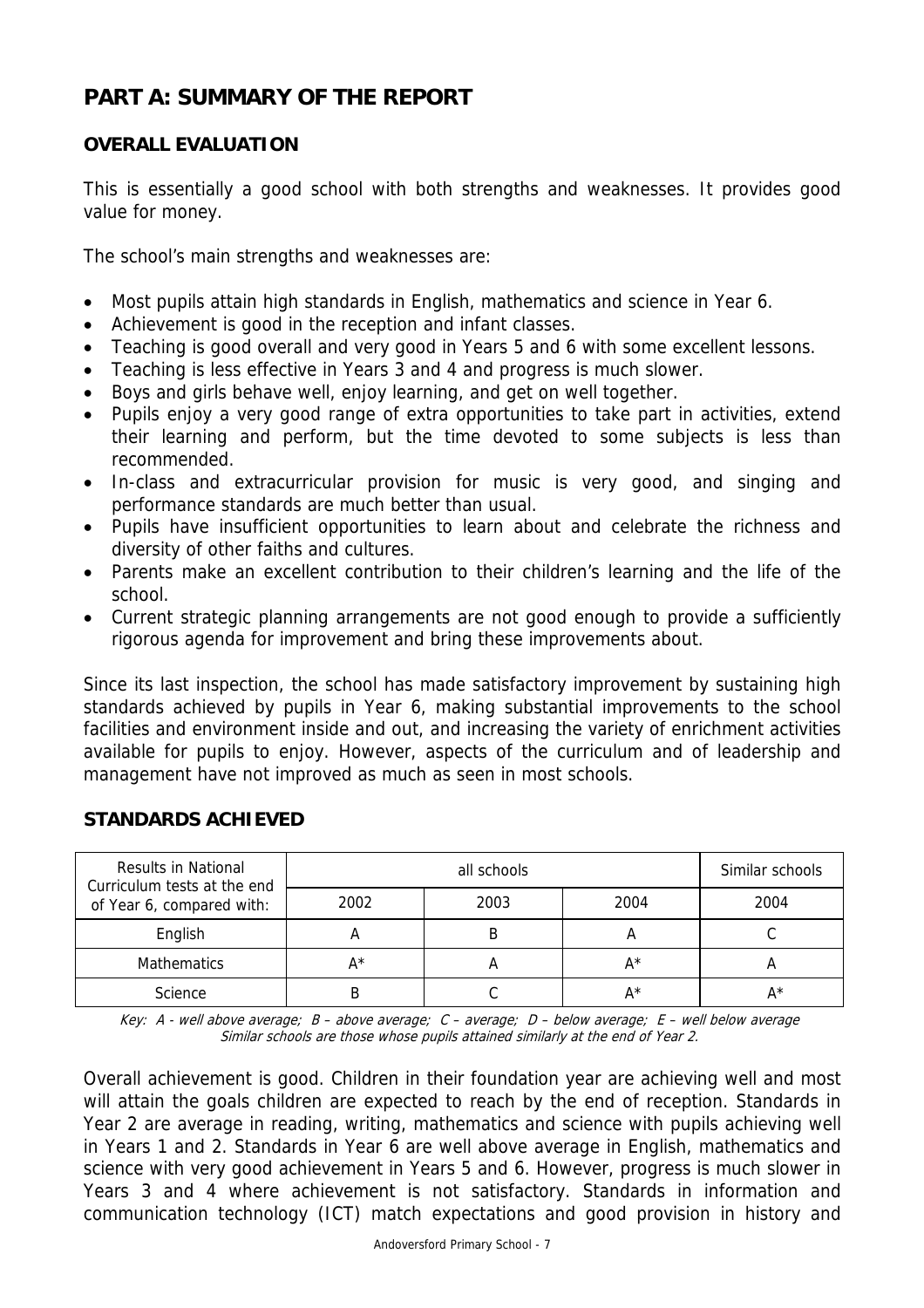music ensures that pupils are doing better than expected. In the table above A\* indicates that this result was in the top 5 per cent nationally. Boys and girls have developed good personal standards with the youngest children responding well in their class. Relationships are good throughout the school and pupils make a good contribution to their own learning. To this end, the school makes good provision for most aspects of pupils' personal development but their awareness of other faiths and cultures is less well promoted. Attendance levels are well above average thanks to the efforts of parents and the school.

## **QUALITY OF EDUCATION**

Andoversford School provides a good quality of education. Teaching overall is good with strengths in the reception class and in Years 1 and 2, and Years 5 and 6, but learning in Years 3 and 4 is less well developed. The increased numbers of teaching assistants are making a positive contribution to enhancing learning. Provision for music is a strength of the school, as is the very good range of extra learning opportunities provided to supplement and enrich the curriculum. Staff provide a satisfactory range of learning opportunities in class, although coverage in some subjects is inhibited by the limited time spent on them. Adequate care is taken to ensure pupils' safety and happiness, and staff know the boys and girls they work with well. Parents make an excellent contribution to pupils' learning and the life of the school. Links with parents are judged satisfactory overall and the school has good links with the community and other schools and pre-school providers.

#### **LEADERSHIP AND MANAGEMENT**

The leadership and management of the school are satisfactory. Thanks to the efforts of the head and chair of governors, difficult issues have been faced up to and dealt with to good effect but the process placed great strains upon the management of the school and inhibited other necessary developments. Monitoring arrangements are improved but are not yet good enough to provide the information necessary to inform planning, and improvement planning is at a very early stage of development. The role of staff in subject and curriculum management is underdeveloped. Day to day management is efficient and user-friendly and the school's finances are now managed efficiently and monitored closely to ensure good value for money. Most of the governing body are very new to the role but governors are very keen and supportive and willing to learn. The overall governance of the school is satisfactory with the chair providing very good leadership and support in her role.

## **PARENTS' AND PUPILS' VIEWS OF THE SCHOOL**

Parents are generally pleased with the school, especially the quality of teaching and the progress their children make, but have reservations about communications with the school including information about how well their children are doing, and approaching the school with a question or a concern. Pupils are happy with their school and particularly enjoy the wide range of extra activities available and taking part in performances.

#### **IMPROVEMENTS NEEDED**

The most important things the school should do to improve are to: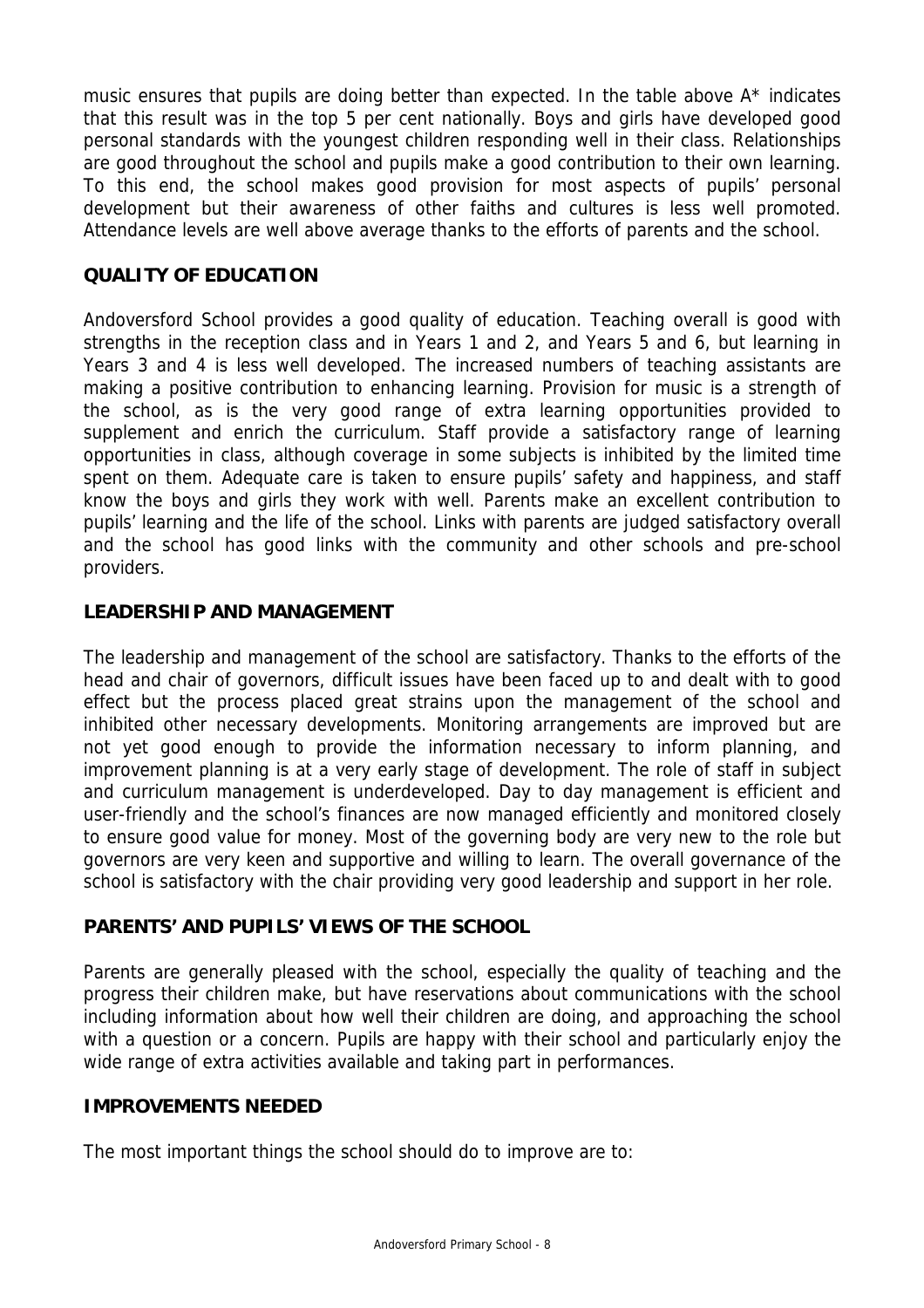- Ensure that pupils achieve equally well in all classes by improving teaching and learning in Years 3 and 4.
- Use the requirement for an action plan based on this report as an opportunity to involve the whole school community in initiating rigorous systems for evaluating standards and provision, making decisions based on this information, and acting upon them to bring about continuous improvement. With this in mind:
	- o Empowering staff in their management roles to take full responsibility for improving provision and standards in their areas of responsibility;
	- o Accelerating the development of, and make best use of, systems for monitoring classroom practice and the progress made by individual pupils against national expectations to inform this process.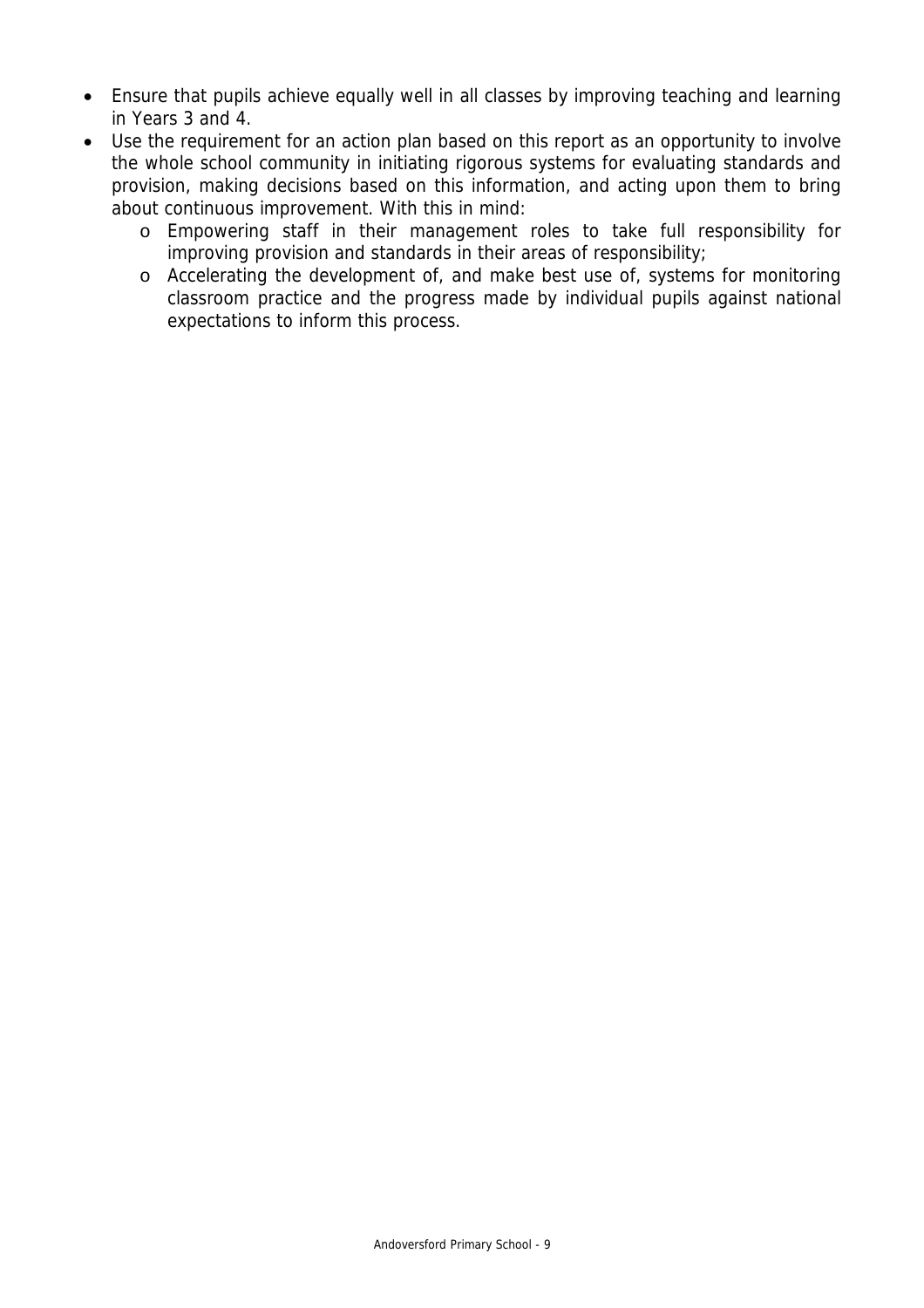# **PART B: COMMENTARY ON THE INSPECTION FINDINGS**

## **STANDARDS ACHIEVED BY PUPILS**

#### **Standards achieved in areas of learning, subjects and courses**

Overall achievement is good. Children start school with average attainment, and standards in literacy, numeracy and science are well above average by the time pupils reach the end of Year 6.

#### **Main strengths and weaknesses**

- Boys and girls in the two infant classes are making good progress in their overall development.
- Pupils in Years 5 and 6 are achieving very well in almost all subjects and Year 6 will again attain high standards by the end of the year.

• Progress is much slower in Years 3 and 4 and standards observed in literacy, numeracy and science are now below expectations.

#### **Commentary**

1. Results achieved by seven-year-olds in national tests in the past were consistently above and sometimes well above average. However, in 2003 and 2004 results fell to average and in the case of mathematics in 2003, below average. In reality, girls did as well as usual in 2003 and even better in 2004, while among the boys, with a significant number finding aspects of learning difficult, results were well down. In addition, since both these year groups contained twice as many boys as girls, this made the overall picture look worse than it really was. Eleven-year-olds have regularly achieved well above average results in English, mathematics and science over the years with occasional above average scores. This trend continued in 2004 with mathematics and science well above average when compared with schools in a similar situation, and English above average.

| Standards in:      | School results | National results |
|--------------------|----------------|------------------|
| Reading            | 16.0(15.6)     | 15.8(15.7)       |
| Writing            | 14.4(15.0)     | 14.6 (14.6)      |
| <b>Mathematics</b> | 16.2(16.1)     | 16.2(16.3)       |

There were 14 pupils in the year group. Figures in brackets are for the previous year

#### **Standards in national tests at the end of Year 6 – average point scores in 2004**

| Standards in:      | School results | National results |
|--------------------|----------------|------------------|
| English            | 28.4 (28.3)    | 26.9(26.8)       |
| <b>Mathematics</b> | 29.8 (28.7)    | 27.0(26.8)       |
| Science            | 31.3(29.1)     | 28.6 (28.6)      |

There were 17 pupils in the year group. Figures in brackets are for the previous year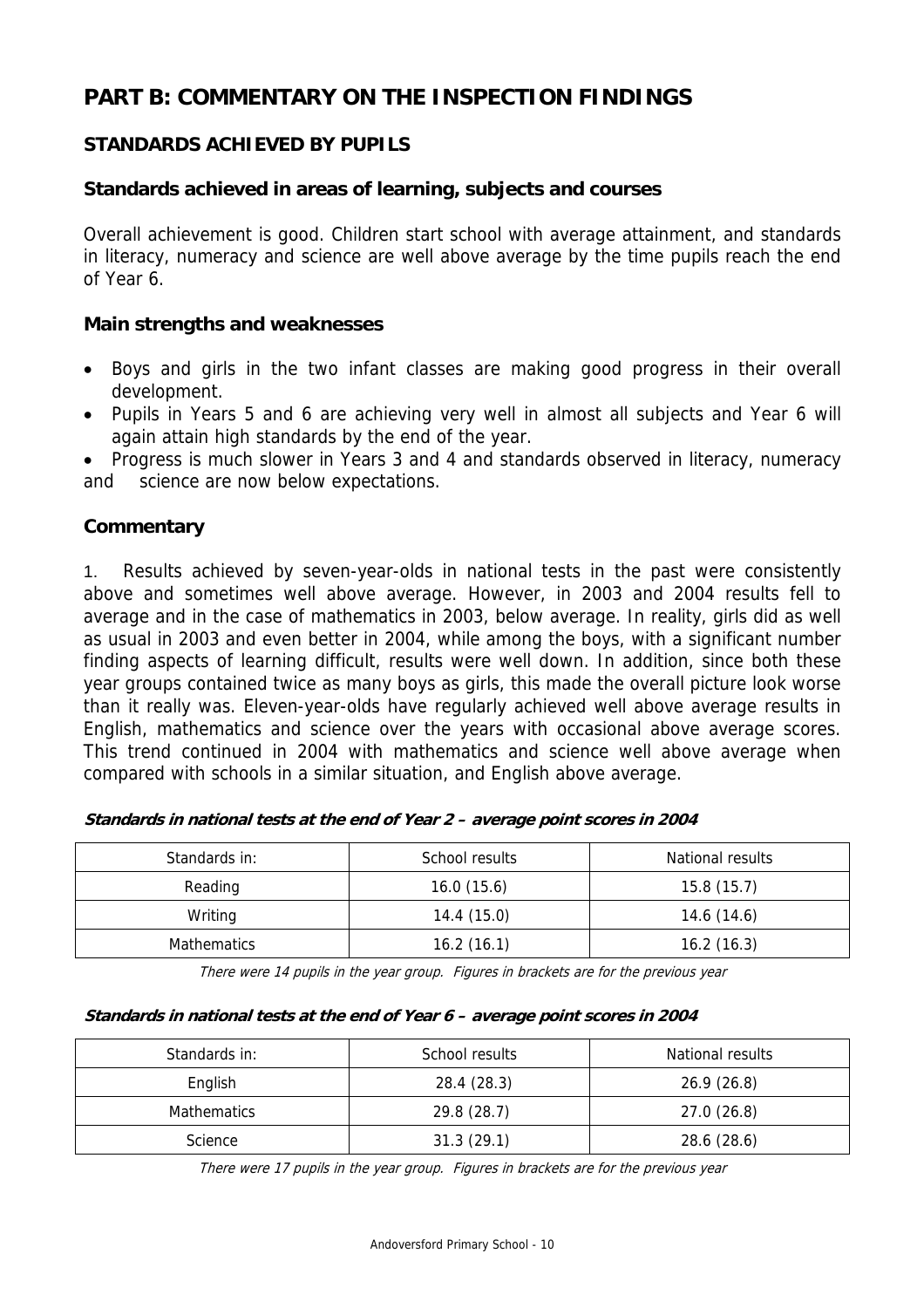2. All the trends noted above were observed in pupils' work in Years 2 and 6 during the inspection. Year 2 again contains twice as many boys as girls. The small number of girls are again doing well whilst among the boys attainment is a little below the national average. Overall this gives an average picture in reading, writing and mathematics. The situation in Year 1 is even more out of balance with just one girl and five boys in the infant class and another Year 1 boy with very special needs in the reception class. With three pupils out of seven requiring considerable help to succeed, overall attainment in this group is below average. However, achievement in both year groups is good and all pupils are making good progress in their reading, writing and mathematics from a wide range of starting points. The boy/girl imbalance continues in the reception class, as does the increase in numbers of pupils with significant special needs. However, all children are achieving well and all those without special requirements will achieve the early learning goals during this school year, a few well before the end.

3. Very good achievement in Years 5 and 6 is seeing the older pupils again attaining standards well above average in English, mathematics and science, while Year 5 pupils are catching up fast. However, the evidence of pupils' work in Years 3 and 4 shows that achievement among many pupils is unsatisfactory and that overall attainment in Year 4 is now below expectations in English and mathematics, having been average when the year group took national tests in Year 2. The achievement of pupils with special needs throughout the school tends to mirror that of the rest of the children in their class although the group of pupils receiving focused help with literacy in Year 3 is achieving better than other classmates.

4. The school and parents make a substantial investment in provision for music and swimming and standards are much better than usual in the older classes. However, the quantity and quality of work observed in religious education and design and technology in the older classes is not as good as expected, partly because of the limited time spent on these subjects. Standards in other subjects tend to reflect standards in the core subjects except that pupils in Years 5 and 6 are working at expected levels in information and communication technology (ICT). However, given the history of limited provision in the subject, this is commendable.

## **Pupils' attitudes, values and other personal qualities**

Pupils' personal development is good overall. Attendance is very good.

#### **Main strengths and weaknesses**

- The school and parents work together well to ensure high levels of regular attendance.
- Sports and performances make a good contribution to pupils' social development.
- Provision for pupils' understanding of their own heritage is very good, but provision for pupils to understand and celebrate other cultures is unsatisfactory.
- Pupils have limited opportunities to develop a spirit of enterprise and take responsibility.

## **Commentary**

5. Pupils enjoy coming to school and are generally attentive and interested in class, although their concentration levels dip when teaching is inappropriate for their ability level. In the best lessons, as in a Year 2 mathematics class which introduced pupils to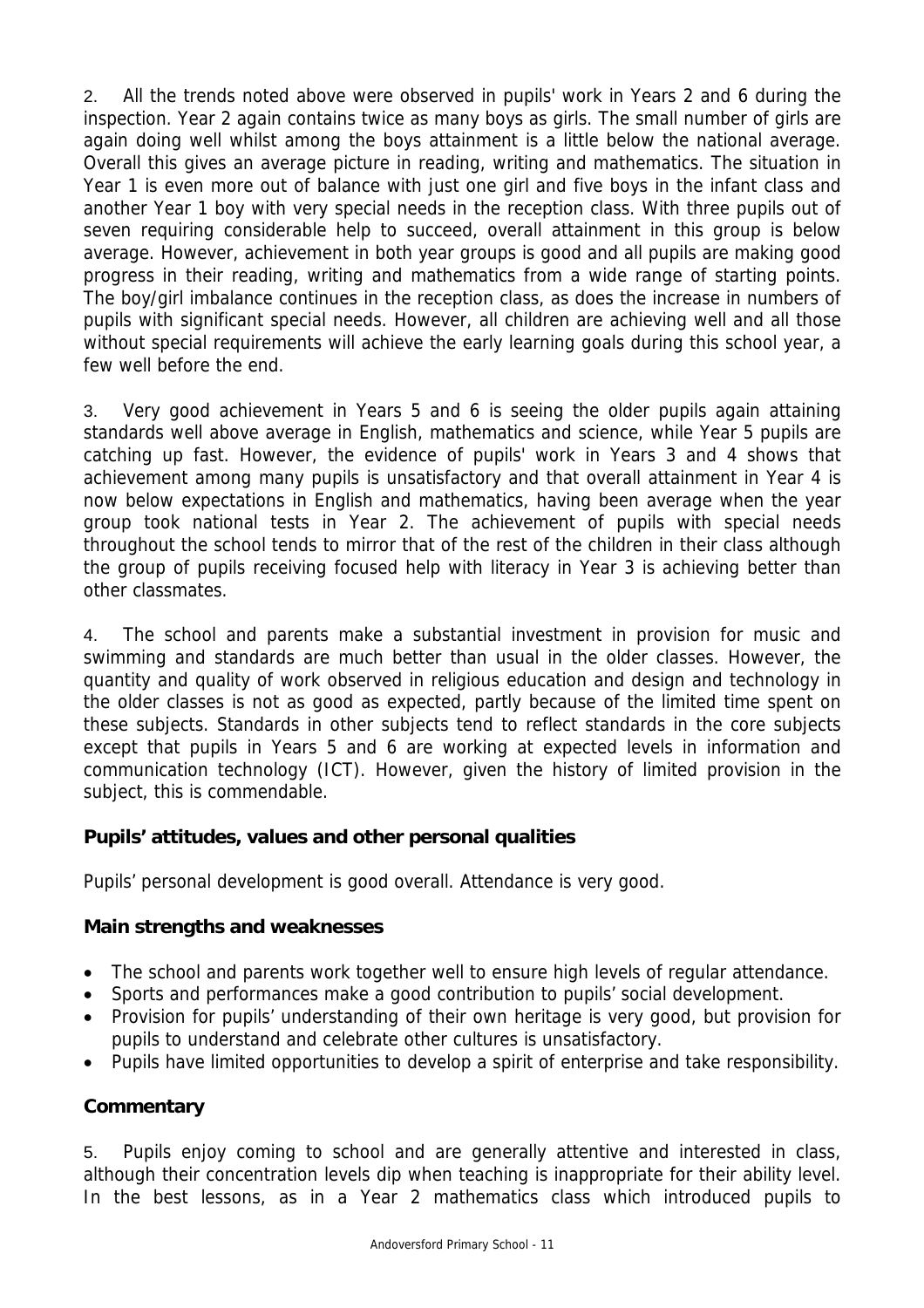multiplication, pupils were enthralled and hard working from beginning to end. Boys and girls generally get on very well together and older pupils, particularly girls, enjoy playing with, and caring for, the younger ones. Staff expect good standards of behaviour in and out of class, and pupils know right from wrong. Pupils willingly accept the simple responsibilities they are given. Relationships with staff are generally good and often better. The personal projects undertaken in Year 6 show how impressively pupils can work independently, but pupils have few opportunities to do so before this. Similarly, they do not organise their own charitable events, help to draw up school rules, or take on responsibilities during breaks.

6. The school offers many opportunities for pupils to perform in musical and dramatic productions, and these help spiritual and social development, as well as pupils' knowledge of their own culture. In particular, all pupils learn to sing confidently, competently, and unselfconsciously. The rich extracurricular provision benefits personal development as well, and most assemblies make a good contribution to spiritual, moral and social development. Pupils' social development during playtime is to some extent hampered by the dominance of football in a limited space, and the lack of any other toys. Pupils have little experience of the richness of other cultures' art, music and literature, and only limited knowledge of other faiths. The library contains only a minimal number of books from other cultures, and displays around the school reflect the school's focus on its native heritage.

#### **Attendance in the latest complete reporting year (%)**

| Authorised absence |  |  | Unauthorised absence |  |  |
|--------------------|--|--|----------------------|--|--|
| School data        |  |  | School data          |  |  |
| National data      |  |  | National data        |  |  |

The table gives the percentage of half days (sessions) missed through absence for the latest complete reporting year.

7. Attendance is very good, being well above national averages. The school follows up any unexplained absence on the first day but this is hardly ever necessary, as parents are very conscientious in reporting absence. Attendance is recorded and monitored electronically, and its importance is strongly promoted to parents.

#### **Ethnic background of pupils Exclusions in the last school year**

| Categories used in the Annual School Census         | No of pupils<br>on roll | Number of<br>fixed<br>period<br>exclusions | Number of<br>permanent<br>exclusions |
|-----------------------------------------------------|-------------------------|--------------------------------------------|--------------------------------------|
| White - British                                     | 93                      |                                            |                                      |
| White - any other White background                  |                         |                                            |                                      |
| Mixed - White and Asian                             |                         |                                            |                                      |
| Asian or Asian British - any other Asian background |                         |                                            |                                      |

The table gives the number of exclusions, which may be different from the number of pupils excluded.

# **QUALITY OF EDUCATION PROVIDED BY THE SCHOOL**

The quality of education provided by the school is good.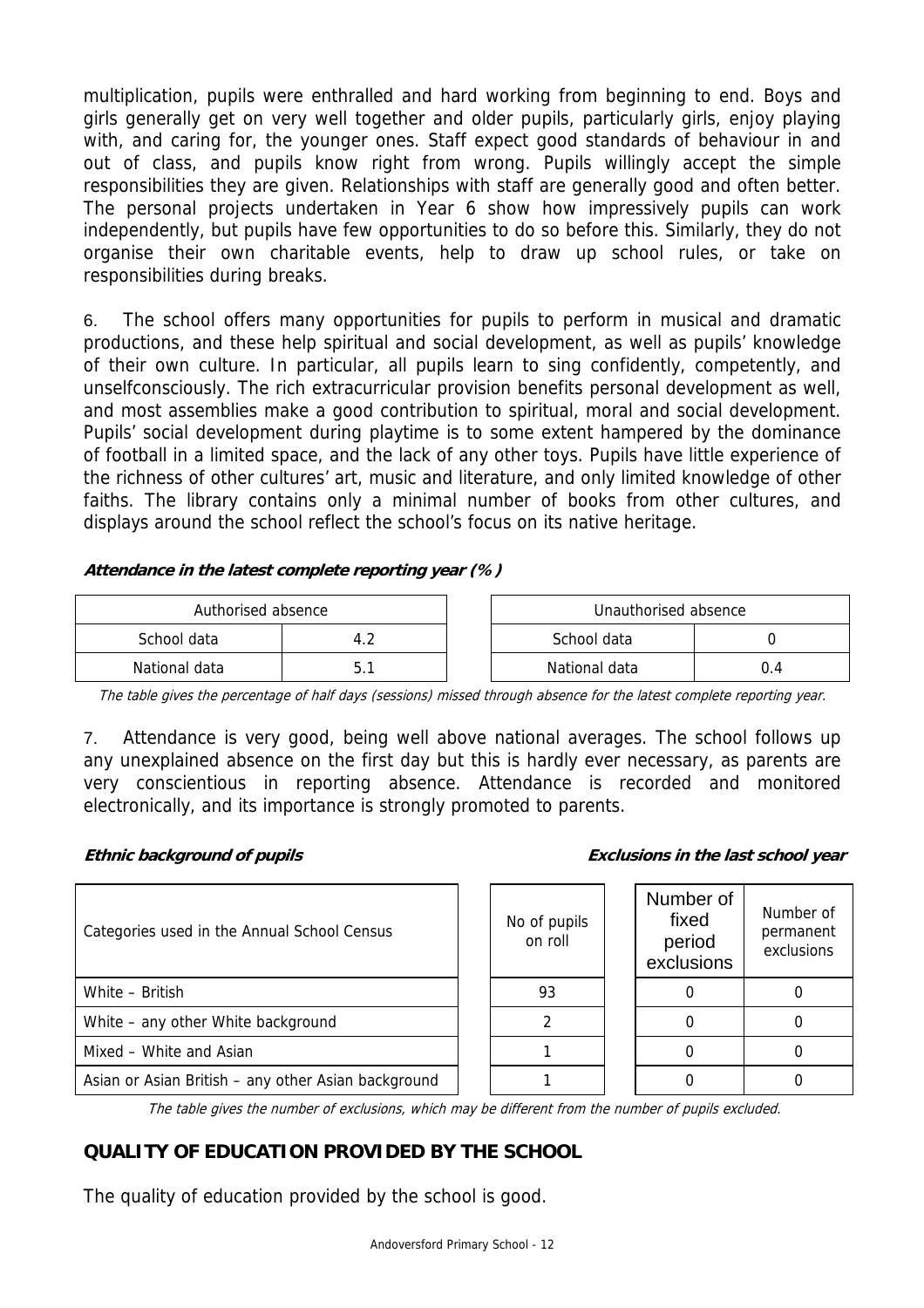## **Teaching and learning**

Overall teaching and learning are good.

## **Main strengths and weaknesses**

- Good teaching in the Foundation Stage and Years 1 and 2 ensures that pupils get a good start to their education.
- Very good teaching in Years 5 and 6 ensures that pupils achieve high standards by the time they leave.
- Teaching and learning is barely satisfactory in Years 3 and 4 and progress is much slower.
- The teaching of music is consistently very good.

#### **Commentary**

8. At the time of the last inspection, teaching was seen as a strength of the school with all teaching at least good and a significant percentage very good, especially in the infant classes. Teaching is still a strength of the school although this time it ranges from excellent to unsatisfactory with over 80 per cent at least good. The best teaching was observed in the top class and in music while the least effective occurred in the Years 3 and 4 class. Teaching in the Foundation Stage and in Years 1 and 2 is good.

#### **Summary of teaching observed during the inspection in 21 lessons**

| Excellent | Very good | Good | Satisfactory | Unsatisfactory | Poor | Very Poor |
|-----------|-----------|------|--------------|----------------|------|-----------|
|           |           |      |              |                |      |           |

The table gives the number of lessons observed in each of the seven categories used to make judgements about lessons.

9. In the best of lessons, pupils were stimulated, even inspired, by challenging and inherently interesting activities very well matched to the needs and interests of the pupils concerned. Lively, confident approaches by the teachers and very positive responses from their pupils meant that the pace of learning was very good and the quality of work, performance or understanding outstanding for the pupils involved. Where teaching was less effective, the activities were not well matched to the needs of the full ability range in the two year groups with the result that a majority of pupils did not take an active part in the lesson and the pace of learning was slow. The fact that an agreed system of ongoing assessment is not well developed or used throughout the school contributes to the above weaknesses.

10. In an excellent Years 5 and 6 literacy lesson full of pace and energy, pupils showed great maturity and a very impressive work ethic analysing the good features of the beginning of 'The Iron Man'. Very good teamwork between the Years 1 and 2 teacher and a teaching assistant made it possible for the teacher to focus on the larger Year 2 group and involve pupils with a wide range of levels of understanding in work leading to multiplication. Well thought out activities and clear explanations and questioning ensured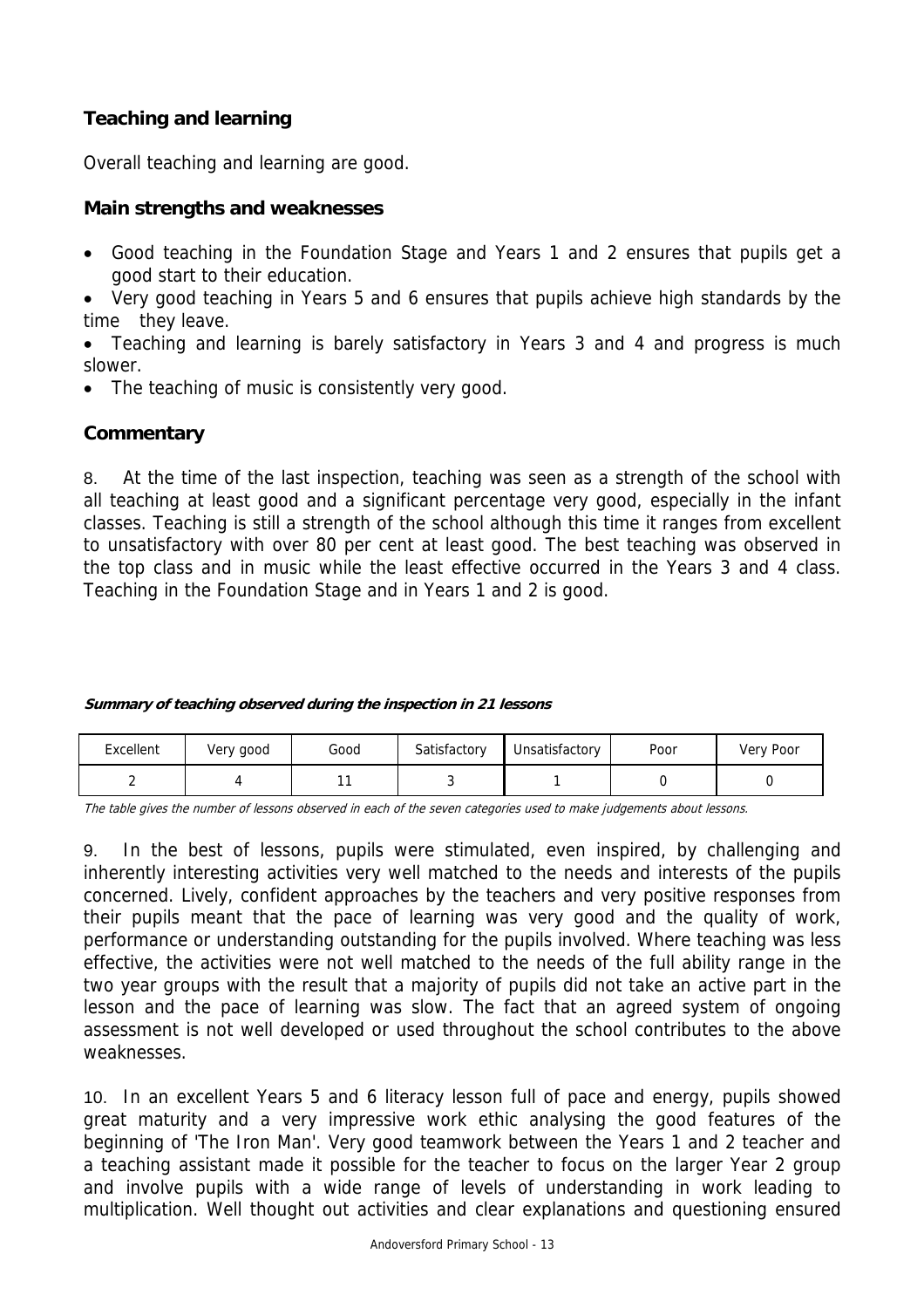that all, including children with special needs, understood the concept, while higher attainers moved on to 'real' multiplication very quickly. Music is a strength of the school thanks to the school's specialist music teacher whose expertise and confidence shone through in very impressive music lessons and whole key stage singing sessions.

11. With two experienced and two relatively new teaching assistants, their overall contribution to teaching and learning is good. However, their effectiveness is largely dependent on the way they are involved in the work of the class they are supporting. Where their role is an integral part of the planning, their contribution is often very good. This was observed in the reception class working with the lower achievers, in Years 1 and 2 as noted above, in Years 3 and 4 working with a group requiring help with their literacy, and in the Years 5 and 6 class, working with Year 5 while the teacher focused on Year 6.

#### **The curriculum**

The school provides a satisfactory curriculum.

#### **Main strengths and weaknesses**

- A very good range of activities are provided outside the school day and provision for enrichment is very good. Pupils' participation in sports and arts events is very good.
- Provision in the Foundation Stage and in English, mathematics and science is good.
- Time restraints mean that some other subjects are not covered in enough depth.
- The curriculum is not monitored with enough rigour.
- The well developed external accommodation provides a good resource for learning and personal development.

#### **Commentary**

12. There is an unusual mix of significant strengths alongside some important weaknesses in the curriculum provision. The core curriculum is strong with good amounts of time devoted to English, mathematics and science. Children in their first year in school experience the full range of activities based on the Foundation Stage curriculum. Teaching time for pupils in Years 1 and 2 is above the recommended minimum for all pupils in the country. However, for pupils in Years 3 to 6, teaching time is below the recommended minimum. This situation is exacerbated by the policy of allocating one afternoon each week throughout the year to swimming. The time left for other subjects is, therefore, well below that seen in other primary schools. Although provision does just meet statutory requirements, subjects such as design and technology, religious education and some aspects of physical education, are not covered in enough depth.

13. Provision for enrichment is very good, with a wide range of visits and visitors that bring the curriculum to life. The school has developed a well deserved reputation for musical and dramatic performances. Music, especially singing, is given a high priority by the school. Good links with the community help to enliven lessons and pupils much enjoy the chance to, for example, visit a local superstore to take part in cooking lessons. A well balanced personal, social, health and citizenship education (PSHCE) curriculum supports pupils' learning effectively and makes a positive contribution to pupils' personal development. The school provides a very good range of activities outside the school day and pupils take good advantage of activities such as football, rugby, tennis, athletics, cross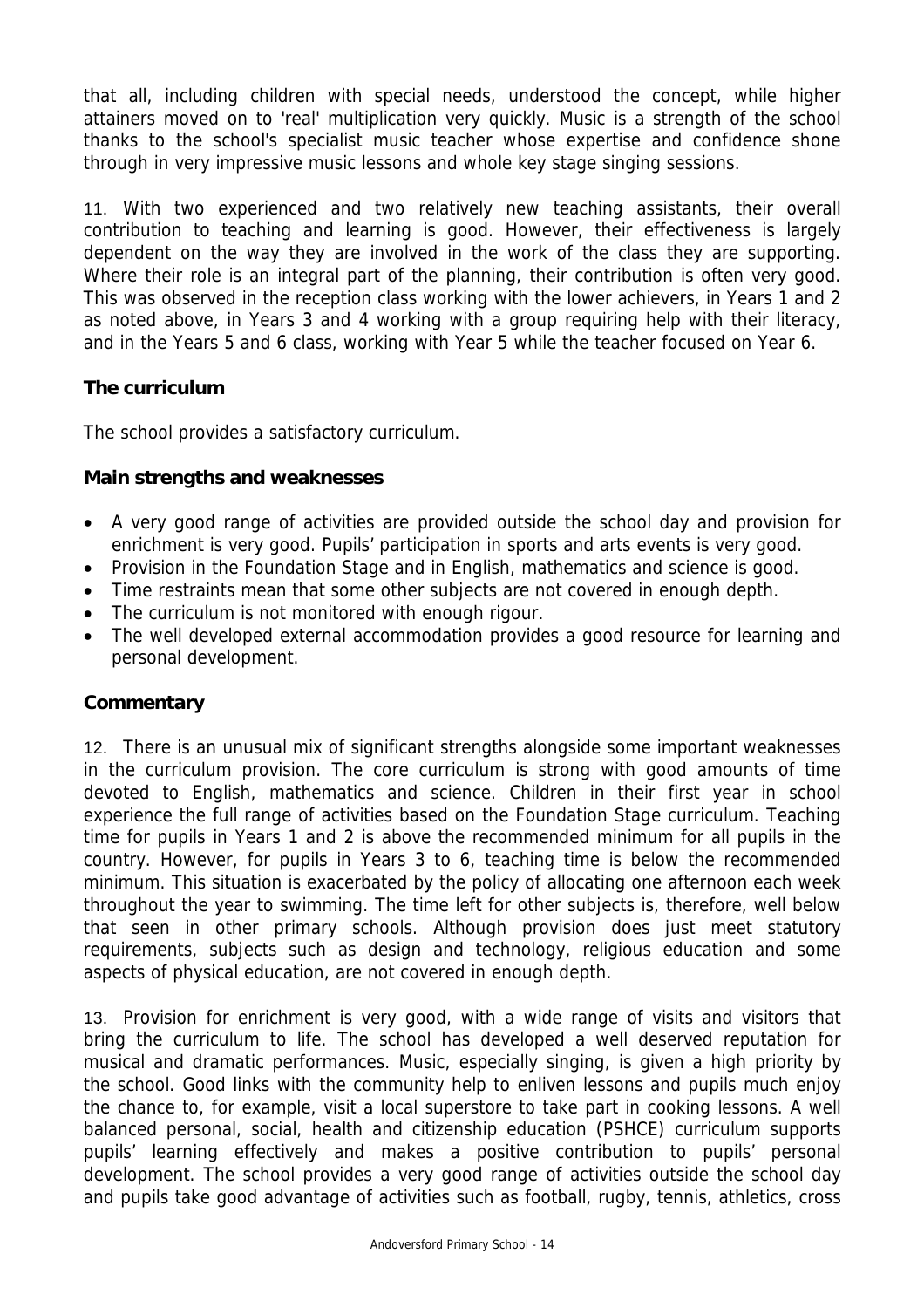country running, cricket and netball. Staff work hard to give older pupils the chance to take part in a wide range of local sporting competitions, often with great success. Teachers make good use of cross-curricular links to support pupils' literacy and numeracy skills in subjects such as science and history.

14. The school employs appropriate numbers of staff to cover the curriculum, and a music specialist provides invaluable support. Increased provision for teaching assistants brings the school into line with the minimum level found in most primaries. As yet, the new assistants have not had any training for their role. Resources are at least adequate for all subjects, and good for physical education and music. The school is aware that the library needs new stock, in particular books to support multicultural education, and that the computing facilities need upgrading.

15. The spacious grounds provide a well designed and attractive sensory garden and wildlife area in addition to the playground and sports field. The new hall is a major resource but at present it is underused in the mornings. The classrooms converted from the old hall are spacious and attractive. However, pupils in reception to Year 2 are housed in 'temporary' structures now 25 years old and requiring increasingly expensive maintenance. The fact that the children have to use the main school toilets is inconvenient and wastes learning time.

#### **Care, guidance and support**

Provision for pupils' care, guidance and support is satisfactory overall. The involvement of pupils through seeking, valuing and acting on their views is satisfactory.

#### **Main strengths and weaknesses**

- Induction arrangements for pupils joining the reception and older year groups are good.
- Procedures to ensure pupils work in a healthy and safe environment are much improved.
- Other than in the Foundation Stage, the monitoring of pupils' progress and personal development is weak.

#### **Commentary**

16. Under the guidance of the headteacher, good improvements have been made to ensure the safety of the site. The site perimeter is now secure and visitors gain access by an entryphone system. Fire, electrical and physical education appliances are now regularly checked. All staff have had first-aid training. There is a designated child protection liaison officer, and procedures follow local authority guidelines. Detailed risk assessments are carried out before offsite visits. A few points relating to health and safety have been brought to the attention of the governing body but provision is satisfactory overall.

17. Provision for the support, advice and guidance for pupils is satisfactory. This is a smaller than average school in which all pupils are known to all adults. The wide range of extracurricular activities gives pupils the chance to develop constructive relationships with adults other than their class teacher. However, there are some weaknesses in terms of the school's formal arrangements for assessing pupils' development. Positive features include the good records kept in the Foundation Stage and good procedures for assessing pupils'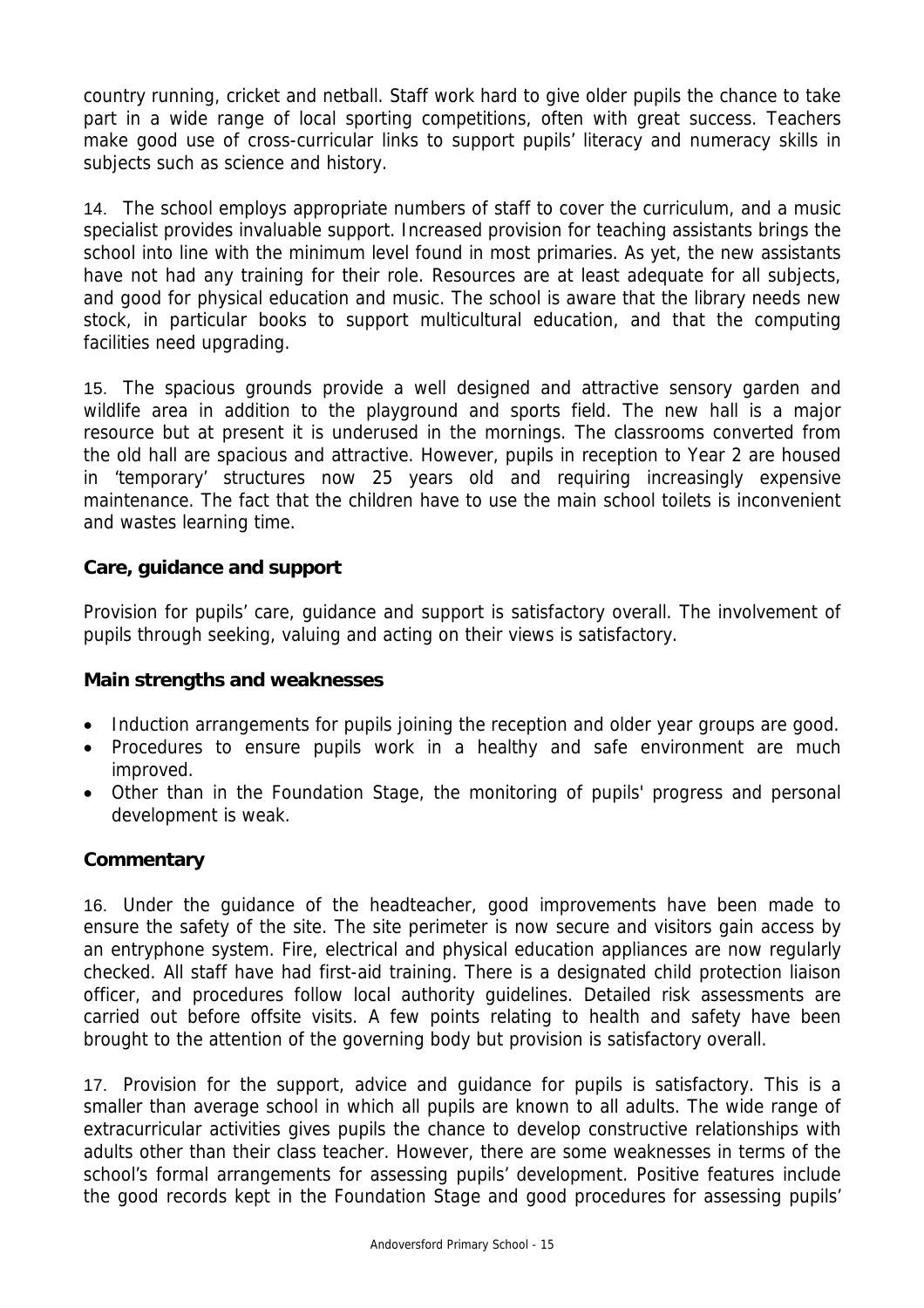progress in writing in the younger classes. However, records in other subjects and aspects, including pupils' personal development, are weak. One consequence is that necessary intervention for pupils who find learning difficult is sometimes not as early as it could be. Provision for pupils with special educational needs largely reflects overall provision within each classroom and is overall good with weaknesses in the Years 3 and 4 class. Identified pupils have sound individual education plans but the way that these plans are followed, reviewed and new targets are set, is not as rigorous as usually observed.

18. The school has very good links with its neighbouring playgroup, and welcomes its children and those attending other pre-school groups to several storytime sessions before they start school. An evening meeting is held for parents to outline the school's ethos and routines. Pupils joining older year groups are generally made to feel very welcome by their new teachers and quickly settle in, although there have been some difficulties for those entering Year 3.

19. A school council has just been established, and some of the older pupils have become councillors. There are no other formal procedures through which pupils can give their views, although in such a small school, most feel confident enough to offer any ideas to their teachers.

#### **Partnership with parents, other schools and the community**

Links with parents are satisfactory overall, although the support parents give to the school and to their children's learning is excellent. Links with the community and other educational establishments are good.

#### **Main strengths and weaknesses**

- Parents maintain an extraordinary level of financial and practical support for the school.
- The school has good links with the community, other local schools and pre-school providers.
- Information for parents is not always clear or timely enough.
- A significant minority of parents feel that their concerns are not dealt with well enough.

## **Commentary**

20. Parents and carers regularly raise about £7,000 annually (an essential part of the school's budget) and are constantly looking for new ways to fundraise: one swam the Channel and another organised a public auction. The parents' association, whose committee represents a third of the school's families, additionally organises social events. Most governors, including the chair, are parents. Governors, parents and staff painted the whole of the school exterior, and contributed labour and artistic skill to the landscaping of the grounds. Many parents help in school and on trips, as in a very well organised infant science lesson where well briefed parents supported groups very well. Parents pay for the swimming lessons for the four oldest year groups.

21. Nearly three-quarters of the Ofsted pre-inspection questionnaires were returned, an unusually high percentage, and many parents sent comments as well, often stressing they supported the school whilst voicing specific criticisms. Parents believe their children enjoy school, that they behave well, and become more mature. However, a significant number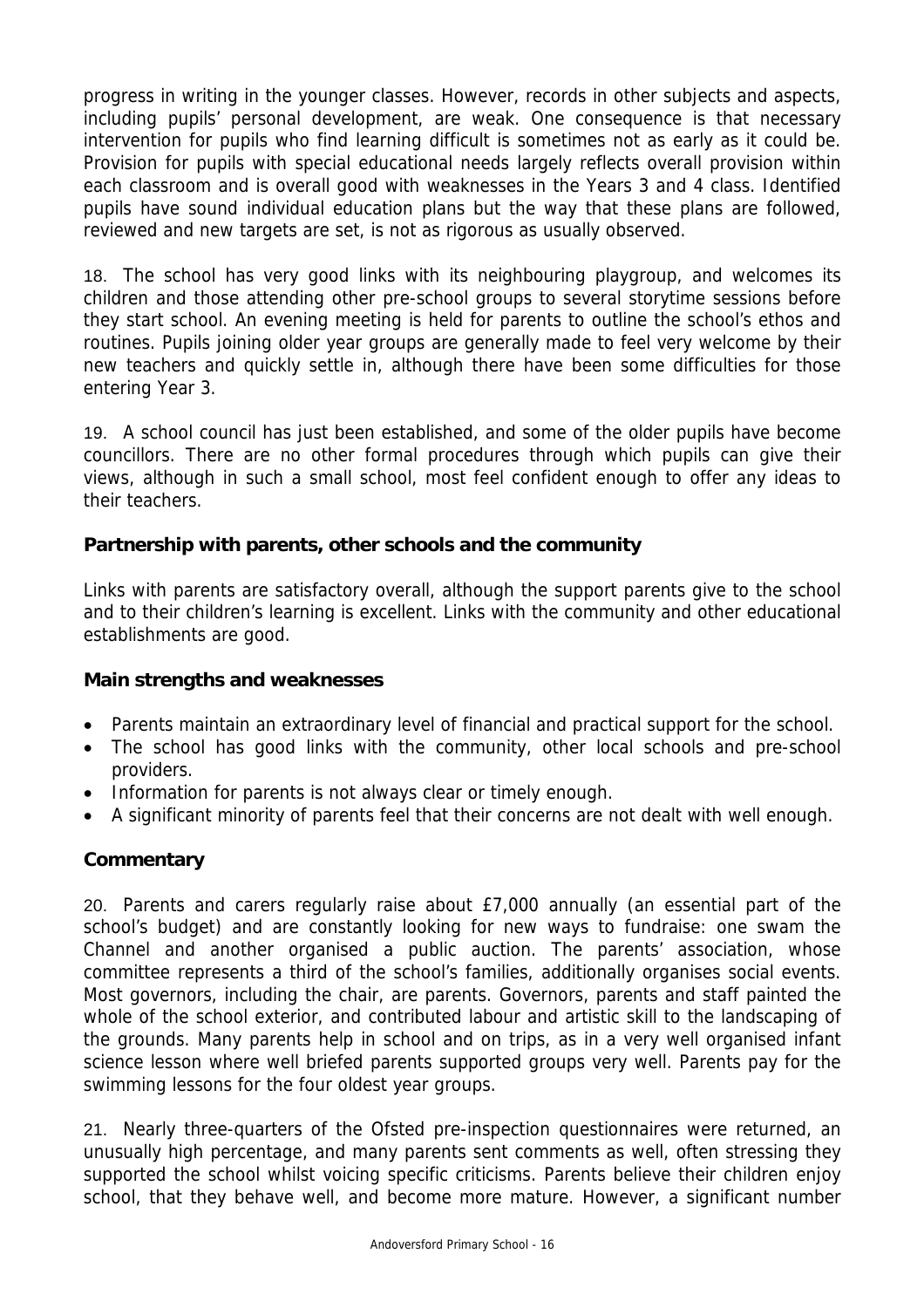felt poorly informed about how their children were progressing, that the school paid insufficient attention to parents' views, and some parents were uncomfortable about voicing concerns. Written comments expressed particular concern about the pastoral care and curriculum management in the Years 3 and 4 class.

22. The findings of the inspection confirm most of these views, both positive and negative. In particular, information for parents could be better. The quality of pupils' annual reports is satisfactory (although those for reception pupils are good). Reports outline pupil achievement, but do not clarify whether pupils are working at, above, or below, the expected standard. Some comments on personal development are confusing. Parents are given full information about school events in newsletters, but some changes to school routines were announced, in the opinion of some parents, without consultation, with inappropriate brevity and with too little or no notice. The attractively designed website is not updated sufficiently. Although most members of staff are extremely approachable and welcoming, there have been instances where parents have felt their concerns were brushed aside, or not treated seriously.

23. The school forms a social focus for the local community, in and beyond its own village. Local people expect to enjoy its special events, and willingly provide expertise or materials to support learning. All the materials for the sensory garden were given free of charge. The school makes good use of the surrounding area for visits and curriculum enrichment. The village playgroup is now housed on the school site, and works closely with the reception teacher. The school has good links with two secondary schools, both of which provide specialist cross-phase teaching, and help with transport. It competes regularly in a large number of different inter-school sporting events, and local music festivals. Staff at neighbouring small primary schools co-operate over in-service training and special visitors for the pupils. The school makes the hall available for its smallest neighbouring school to undertake indoor physical education each week.

## **LEADERSHIP AND MANAGEMENT**

Overall leadership and management are satisfactory. The leadership of the head, the management of the whole staff and the governance of the school are all satisfactory.

#### **Main strengths and weaknesses**

- Long standing difficult issues are being resolved.
- The school does not have an adequate agenda for improvement based on good information and agreed by the school community.
- The role of staff in improving provision and standards in their areas of responsibility is underdeveloped.
- Systems for monitoring classroom practice and the progress made by individual pupils against national expectations are not detailed or rigorous enough.

## **Commentary**

24. Although the last report said that leadership and management were 'strengths of the school', this was not reflected in the systems and organisations which the relatively new head inherited when he took over. Arrangements for monitoring and evaluating classroom practice and pupils' attainment at the level of detail now expected were not in place.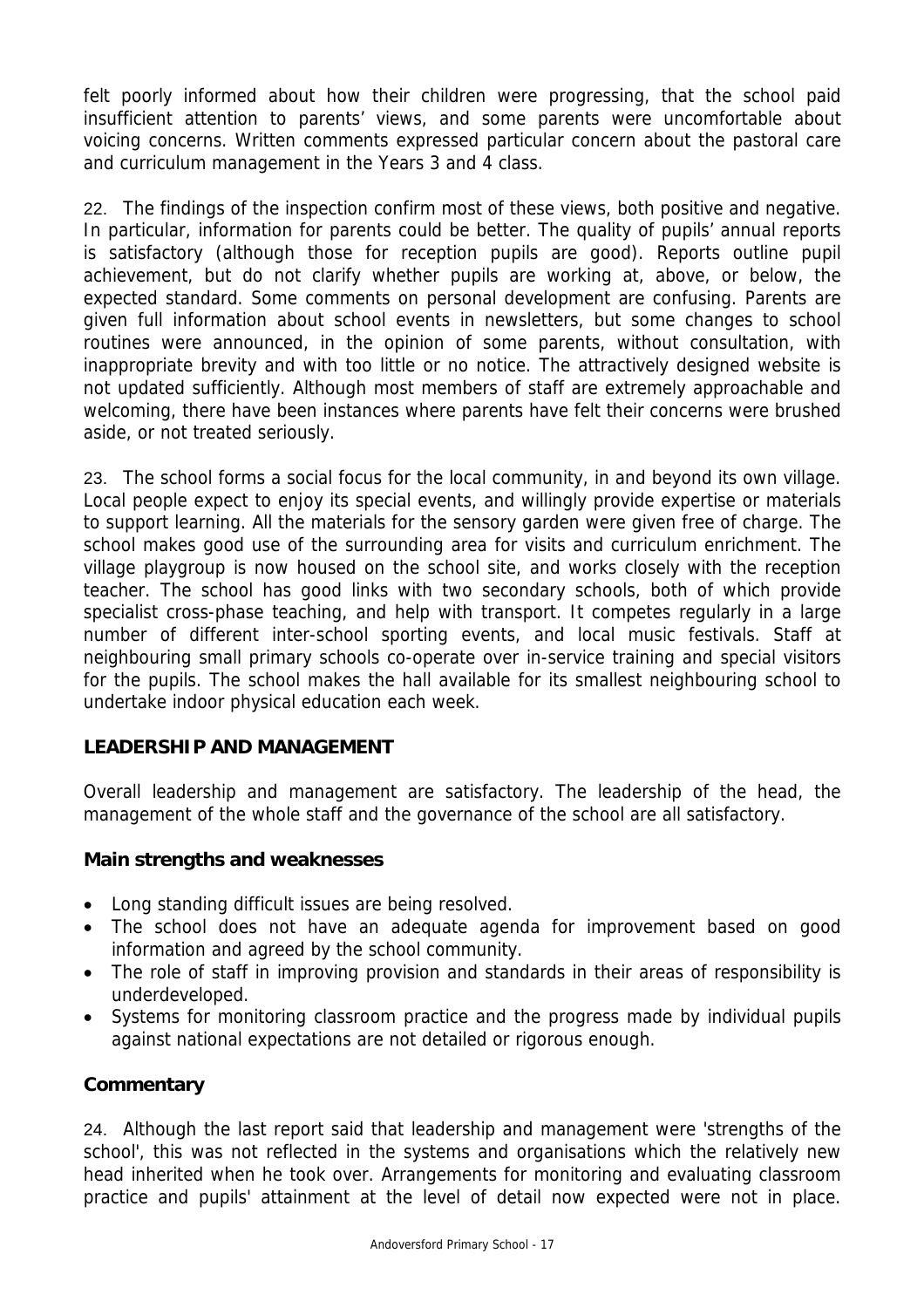Subject co-ordinators and governors were not empowered or expected to make the sort of contribution to the leadership and management of the school as a whole, and their special responsibilities in particular, as is now commonplace and necessary. Governors were not provided with the levels of information required for them to make informed decisions or really be aware of the school's strengths and weaknesses.

25. Financial planning was a particularly weak area. The head and a new chair of governors established that the school was heading for an inevitable substantial overspend and required urgent action. To their great credit, by being proactive in recruiting new pupils, and by reducing excessively high administration costs, a potential crisis was averted. As a result the governing body has been able to agree to the appointment of two new teaching assistants to work directly with children in class. The 'front office' now provides a very welcoming and user-friendly first point of contact to the school and the school's finances are transparent to all those who need to know, and are being managed actively. Unfortunately, the process took up a lot of time and created tensions throughout the school community which meant that other necessary developments were delayed, or put on hold, and some goodwill and trust was lost.

26. One consequence of this was that many governors did not continue in post. Most of the current governing body are very new to the role. With few tried and tested procedures, policies and ways of working to fall back on, the whole governing body is in the process of coping with a very steep learning curve as governors learn about, and develop, their role. However, it is already obvious that, very well led and supported by the chair, the governing body have the capacity, confidence and commitment to provide the school with the balance of support and challenge necessary for it to move forward.

27. Other consequences are that the roles of subject co-ordinators have not been developed as much as might have been expected, and that involving the whole school community in planning for improvement has been delayed. However, there are signs of progress in both these areas as staff and governors come to terms with a new culture of shared responsibility and open management. A good example of this is the way the new literacy co-ordinator is grasping the opportunity to develop her role and expertise with both hands.

28. The head is to be congratulated on managing the school through a difficult time. He has shown good leadership in facing up to the issue of the finances and has been responsible for several very positive developments around the school ranging from making the school much more safe and secure to the development of pre-school and after school provision in the old dining room. As a result the school gives good value for money. However, the head has been less proactive in addressing other long standing issues and some internal and external communications have not been timely or clear enough.

| Income and expenditure (£) | Balances (£) |                                  |
|----------------------------|--------------|----------------------------------|
| Total income               | 290612       | Balance from previous year       |
| Total expenditure          | 293662       | Balance carried forward to the r |
| Expenditure per pupil      | 2996         |                                  |

| Income and expenditure (£) |        |  | Balances (£)                        |        |
|----------------------------|--------|--|-------------------------------------|--------|
| Total income               | 290612 |  | Balance from previous year          | - 2466 |
| Total expenditure          | 293662 |  | Balance carried forward to the next | - 5516 |

#### **Financial information for the year April 2003 to March 2004**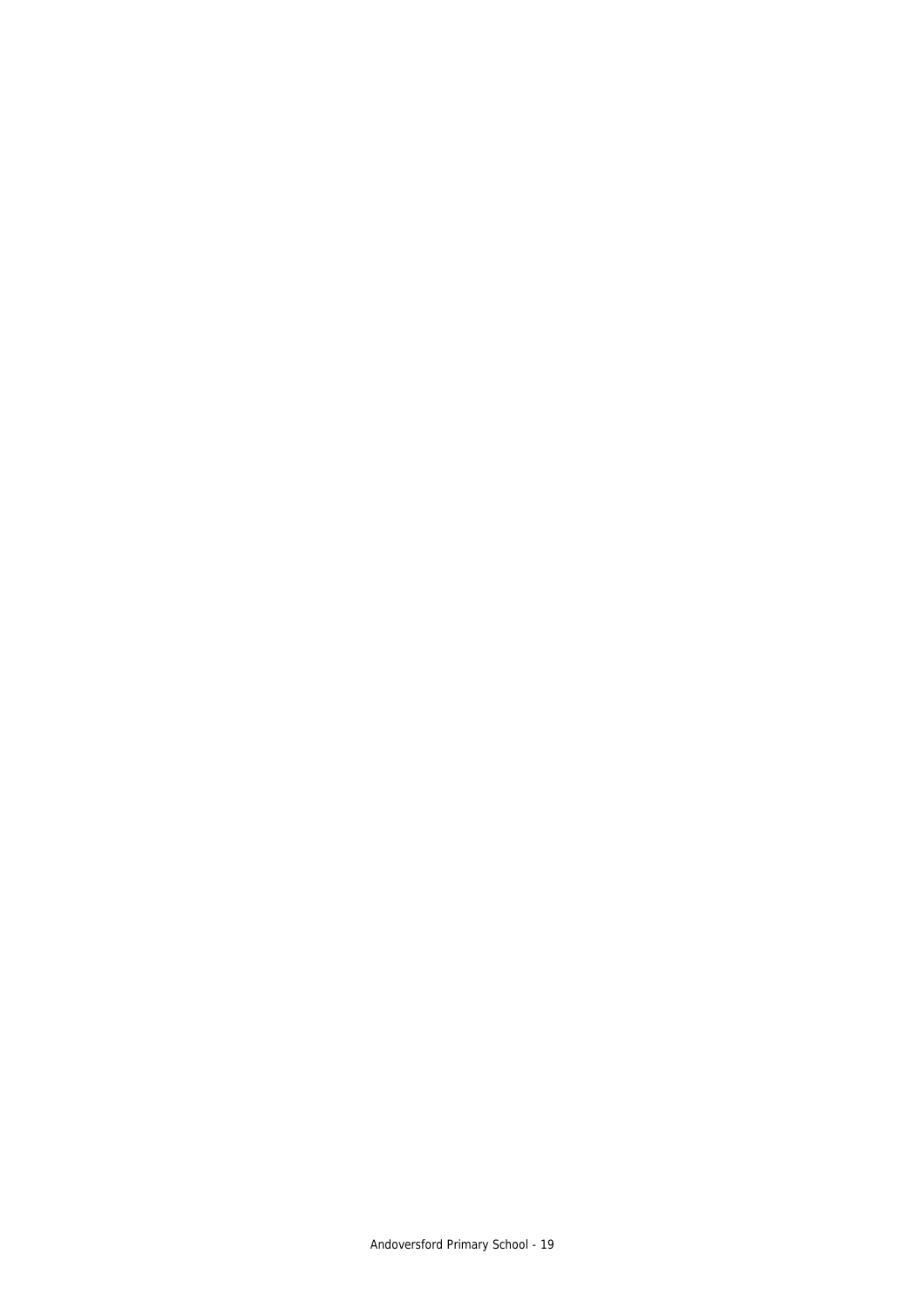# **PART C: THE QUALITY OF EDUCATION IN AREAS OF LEARNING AND SUBJECTS**

## **AREAS OF LEARNING IN THE FOUNDATION STAGE**

Provision for children in the Foundation Stage is **good.**

#### **Main strengths and weaknesses**

- Children's achievement is good in all areas of learning.
- Teaching is good and good use is made of extra help.
- Good use is made of the school environment to promote learning.

#### **Commentary**

29. Most of the 17 children in the reception class are now attending school all day. Although the class is housed in a long term temporary building, the accommodation is relatively spacious for the numbers of children involved and the teacher has created a welcoming and stimulating internal environment for children to work and play in. Children have access to a very good range of outside areas including the secure playground, the sensory garden and the nature area.

30. Attainment on entry into the reception class varies each year but is generally average. However, in recent years, with significantly more boys than girls in each year group, language and communication skills have been below average. The present class includes a number of children with significant learning difficulties, one of whom is a Year 1 child. Teaching and learning is good and by the end of the Foundation Stage most children reach the early learning goals in all areas of learning. All children are achieving well, particularly in their personal development and in the development of communication and language skills. Adults are skilled at promoting and developing language skills and this has a positive impact on children's learning.

31. Children make good progress in their **personal, social and emotional development** and achievement is good. Most children settle quickly into the daily routines. For example, children know they need to take an apron before playing with the sand and water or joining in a creative activity. They select their own equipment and share with little fuss. Children know the difference between right and wrong and are happy to take turns and share equipment. Relationships and behaviour are usually good although some younger boys find it hard to conform for longer periods especially when activities are active and exciting. Some children exceed the early learning goals by Year 1.

32. Achievement in **communication, language and literacy** skills is good. Children sit attentively listening to stories read or told by an adult such as 'Kipper's Book of Dogs'. Most can identify the title of the book and use picture clues well to interpret what is going on. Children handle books carefully and are beginning to recognise letters, initial and final sounds and some key words. A high emphasis is placed on developing children's communication skills and children talk confidently to adults and each other in a range of situations. Most achieve the early learning goals by the start of Year 1. In writing, children are encouraged to hold their pencil and form letters correctly from an early stage. By the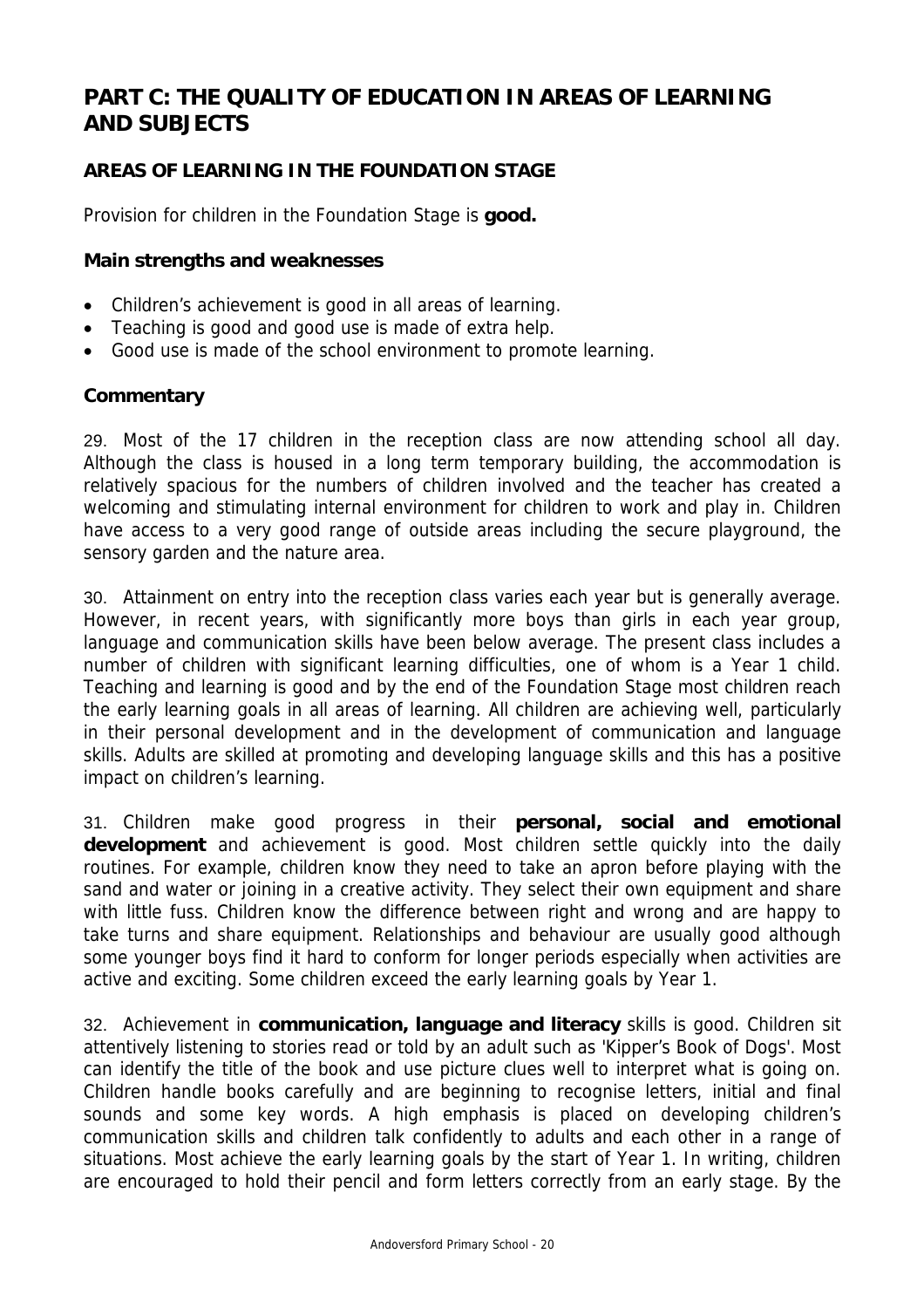end of the reception class many children are able to write at least one sentence unaided. Attainment in writing is as expected for this age.

33. By the end of the Foundation Stage most children achieve the early learning goals in **mathematical development.** An appropriate range of practical activities is provided for the children and consequently they achieve well. Boys and girls know all the numerals and most can count and recognise numbers up to 20. During the inspection many showed that they could recognise the numbers on dice without having to count the spots, and say what numbers were one more or one less than a given number without counting.

34. Achievement in **knowledge and understanding of the world** is good. Children are confident in the use of the mouse and keyboard when using the computer as when 'dressing' a boy as part of the weather and seasons topic. Well planned activities make good use of the weather topic to make learning coherent. Children discuss what clothes to wear in different weather and sort them under different headings. In other activities, children visit the nature area to see what is happening there and make use of a visit from a local clergyman to continue a discussion on the church as a family.

35. In **creative development** achievement is good and most children reach the early learning goals by the end of the Foundation Stage. Children have opportunities to paint freely and during the inspection had two well planned opportunities to work with a range of materials. In one, children learned about the work of Andy Goldsworthy using natural materials, and had a go at their own floating collages and rain-shadow pictures. In the other they combined to construct, decorate and people a church. Music is well used to enrich learning as in the use of 'The Four Seasons' in a dance lesson and in the singing of the register.

36. Achievement in **physical development** is good and most children achieve the early learning goals by Year 1. Children ride bikes and other wheeled vehicles confidently in the outdoor area. They handle scissors, glue sticks and other tools with a good level of skill when they make models and collages, involving cutting, sticking and joining as when making the church. By the end of the Foundation Stage most children move with confidence and understanding in physical education lessons and show a sound awareness of space, others, and the equipment they are using.

37. Strengths in teaching include creative planning at a range of levels using the various 'stepping stones', a calm, positive response to over enthusiasm and effective teaching methods. Good use is made of all available adult help and the school's environment to make learning active and relevant. A feature of current provision is the very positive and sensitive way the staff in the reception class are including and supporting a group of pupils with very individual needs.

#### **SUBJECTS IN KEY STAGES 1 and 2**

#### **ENGLISH**

Provision in English is **good.** 

#### **Main strengths and weaknesses**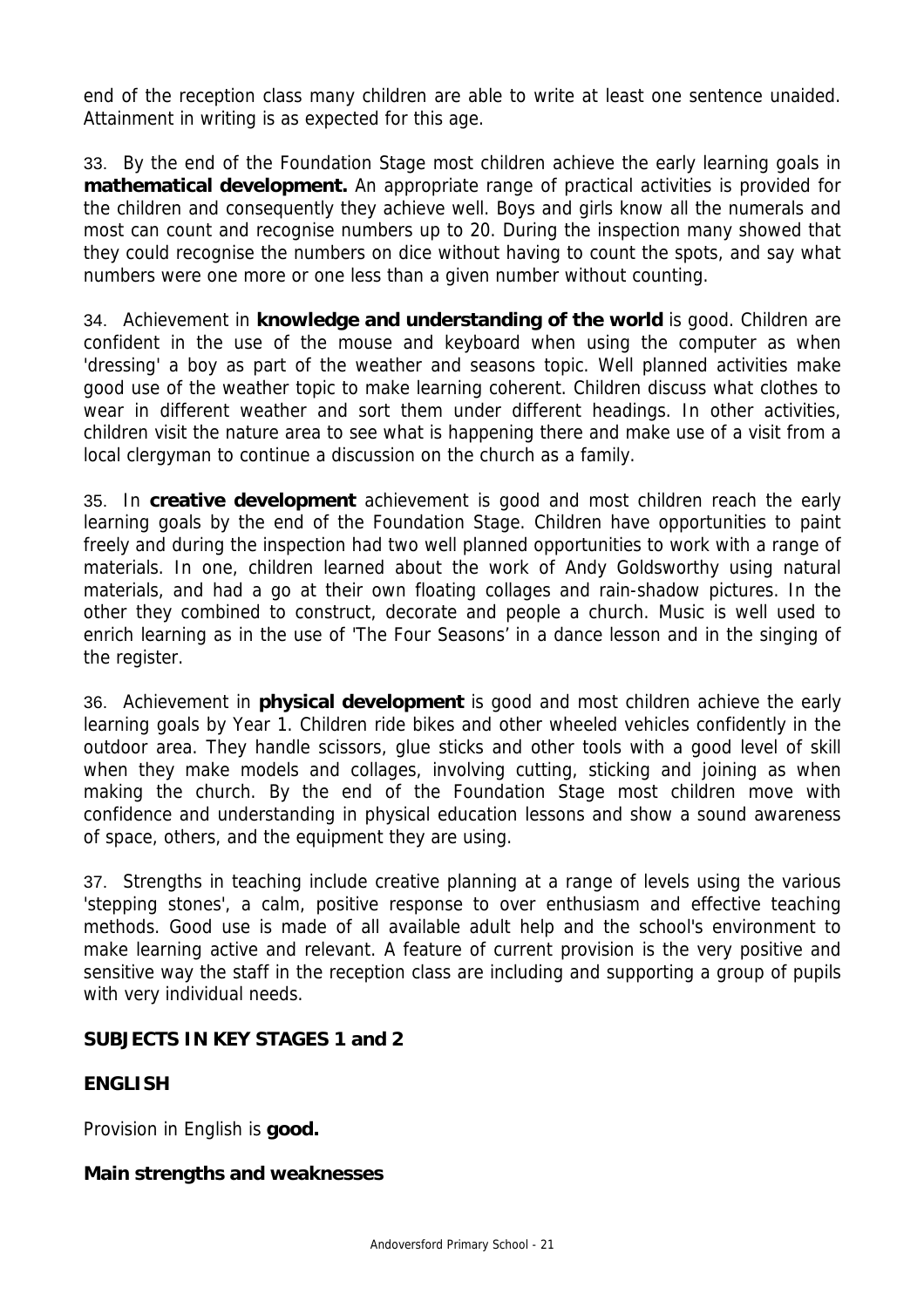- Teaching in English in the Years 5 and 6 class is outstanding and standards at the end of Year 6 are well above average.
- Reading is promoted very successfully in Years 1 and 2.
- The subject is well led.
- Achievement in the Years 3 and 4 class is unsatisfactory.

38. Attainment on entry to the school is average. Pupils' achievement in reading and writing is satisfactory in Years 1 and 2. A key factor in the development of pupils' reading skills is the very good support provided by parents who participate in the home-reading programme with considerable commitment and enthusiasm. A scrutiny of pupils' reading diaries shows that these are taken home on a regular basis, with parents and teachers frequently sharing useful and constructive comments on pupils' progress. However, this positive feature is not maintained in the Years 3 and 4 class where there is clearly not the same rapport between teacher and parents in terms of supporting pupils' developing reading skills. An improvement in the rates of progress in reading in the Years 5 and 6 class means that achievement overall in Years 3 to 6 is satisfactory. Since the last inspection, standards in Year 6 have risen in line with the national trend and improvement overall has been satisfactory.

39. Speaking and listening skills are effectively promoted through lively and constructive class and group discussions. In almost all lessons, a calm and friendly atmosphere gives pupils the confidence to speak in front of their classmates with clarity and confidence. Pupils share their personal views and relate stories and anecdotes, confident that others will listen with empathy and respect. Pupils often ask searching questions, as when a Year 2 pupil asked, "If whales are mammals, how do they sleep?"

40. Writing skills are not developed as consistently as other areas of English. This is a weakness that the school has recognised and is attempting to address. The school has introduced a system of evaluating pupils' writing on a regular, half termly basis. These assessments give a clear and detailed picture of pupils' strengths and weaknesses in writing and, in some cases are leading to improved rates of progress. This was evident in pupils' writing in Years 1 and 2 but less obvious in Years 3 and 4. One weakness of this system is that teachers do not always use the information to plan appropriate work for pupils, with the result that some pupils keep repeating the same mistakes. A very positive feature of pupils' development in writing is the outstanding progress made in the Years 5 and 6 class. The pace of work in this class is dynamic and pupils write in considerable detail in a range of different subjects. Written work covers a wide range of genre and is always superbly presented.

41. Pupils with special educational needs achieve as well as their peers. Pupils' individual education plans contain appropriate literacy targets and the 'additional literacy support' programme provides useful support notably in Year 3, whereby pupils are withdrawn from the class for well focused small group activities.

42. Teaching and learning are good overall. In Years 1 and 2, teaching is consistently good, with well organised, lively lessons. Teaching in this class is focusing more closely on the development of writing skills and there is evidence that improvements in this aspect of English are beginning to bear fruit. A strength of teaching is the superb manner in which stories are read to the class, enabling pupils to appreciate the joy of good literature. Although it was not possible to observe one of the job-share teachers in the Years 3 and 4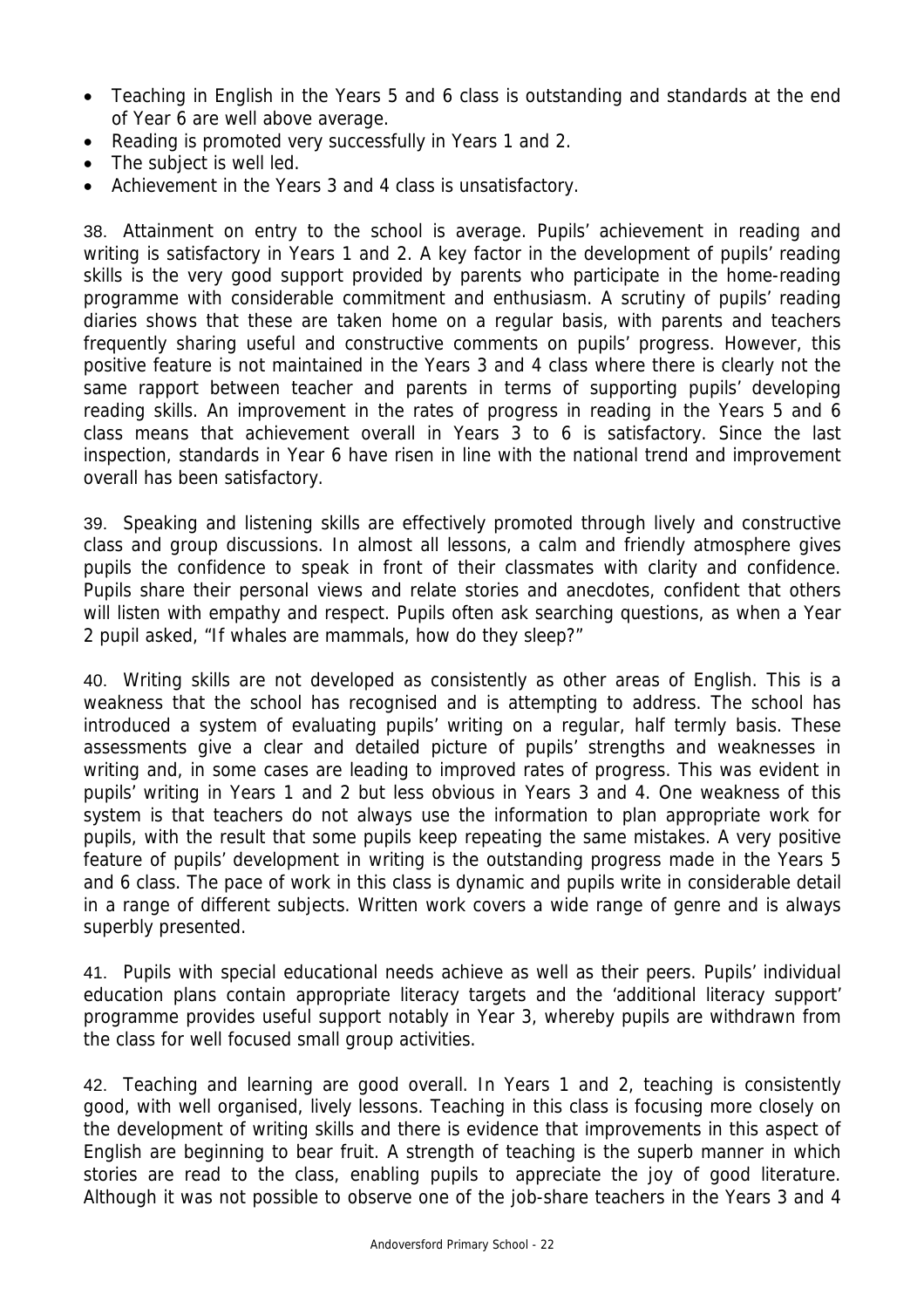class, a scrutiny of pupils' work reveals some significant weaknesses in teaching in this class. The pace of work is pedestrian, weak marking does not give pupils a sufficiently clear idea of their own strengths and weaknesses, and the presentation of work is unsatisfactory. However, teaching in the Years 5 and 6 class is outstanding, with lively, interesting and often dynamic lessons that fully engage the interest of pupils. The teacher has very high expectations of pupils' effort, behaviour and work.

43. The leadership and management of English are good. The subject co-ordinator sets a good example with her own effective teaching and she has a clear idea of what needs to be done to improve standards in English. However, so far, too little time has been allocated to the monitoring of teaching and learning across the school.

#### **Language and literacy across the curriculum**.

44. English contributes satisfactorily to other subjects although the picture is very inconsistent across the school. In history, for example, pupils write detailed, interesting and lively accounts. However, in some subjects, such as religious education, pupils' writing is extremely limited.

#### **MATHEMATICS**

Provision in mathematics is **good** overall.

#### **Main strengths and weaknesses**

- The teaching of mathematics in Years 1 and 2 and Years 5 and 6 is very good, and pupils in Year 6 achieve very high standards.
- Achievement in the Years 3 and 4 class is unsatisfactory.

• Teaching assistants and other helpers make a very positive contribution to pupils' learning in mathematics.

#### **Commentary**

45. At the time of the last inspection the teaching of mathematics was said to be good with pupils in Year 6 achieving high standards. This remains the case although the quality of teaching is no longer as consistent as it was then. The results achieved by Year 6 pupils over the past five years have been remarkable, alternating between well above average and the top five per cent nationally, and showing well above average improvement from national test results in Year 2.

46. This situation is almost entirely due to the very good teaching pupils receive in Years 5 and 6 combined with the excellent attitudes to learning developed by the teacher in her pupils. This was very well demonstrated in a lesson on the properties of polygons where very high expectations, imaginative activities, and a formidable pace of work led to very good achievement. Pupils thoroughly enjoyed describing shapes using their mathematical properties for the maths police to identify and arrest. Key to the success of both year groups involved was the contribution of the teaching assistant who worked with Year 5 in another room to make it possible for both groups to be extended at their own level.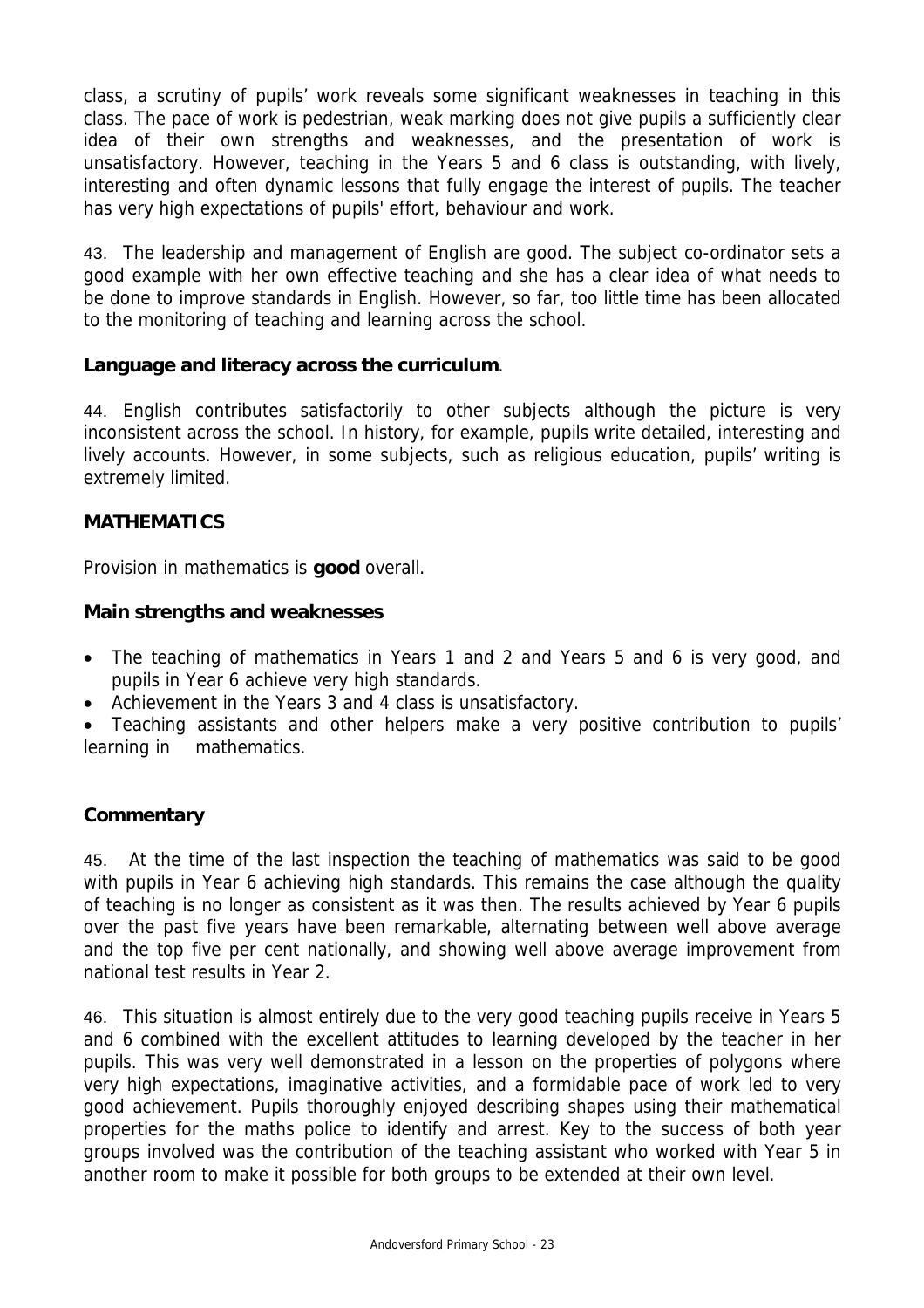47. Although, with a very different profile of prior attainment, standards in Year 2 are 'only' average, in reality these pupils are achieving almost as well as their older school mates for many of the same reasons. A confident teacher using deft class management to provide imaginative and very well matched activities to enthusiastic, interested and engaged pupils ensured that the pace of work was very good. Very good use of the teaching assistant to concentrate on Year 1 and very good awareness of the needs of individuals ensured that all pupils, including those with special needs, achieved the learning objectives and understood the concept of multiplication.

48. Achievement is not as good in Years 3 and 4. From the evidence of a lesson on working with consecutive numbers and the analysis of work in pupils' books, it is plain that expectations are much lower and that the quantity and quality of work produced by pupils in Years 3 and 4 is well below that in the other two classes. Several factors come into play. An analysis of the timetable shows that these pupils spend less than the recommended time on numeracy. Pupils' work does not show that work is planned for the two year groups or for pupils of differing attainment within them. Extra help is not used as constructively and weak marking means that pupils are not really aware of how well they are, or are not, doing.

49. The mathematics co-ordinator has had very little impact on the development of provision for mathematics throughout the school. She does not provide a model of good practice and there has been minimal monitoring of provision or standards over the years. Whole school assessment arrangements are not good enough to identify trends or priorities for improvement accurately.

#### **Mathematics across the curriculum**

50. Appropriate cross-curricular links have been established with other subjects, particularly information and communication technology and science, often providing pupils with opportunities to use and practise their mathematical skills in practical situations.

## **SCIENCE**

Provision in science is **good** overall, with excellent provision in the Years 5 and 6 class.

#### **Main strengths and weaknesses**

- Pupils' achievement in the Years 5 and 6 class is excellent.
- There is a positive emphasis on investigative and practical tasks.
- There are effective links with a local high school.
- Pupils' work is poorly organised in the Years 3 and 4 class.

## **Commentary**

51. The results attained by pupils in Year 6 in the 2004 National Curriculum tests were the best ever achieved by the school. Every pupil reached the expected level 4 and 76 per cent reached the higher level 5. These results place the school in the top five per cent nationally. A scrutiny of pupils' work in Year 6 shows a number of positive features. All work is detailed and well organised, with a great deal of time spent on accurately recording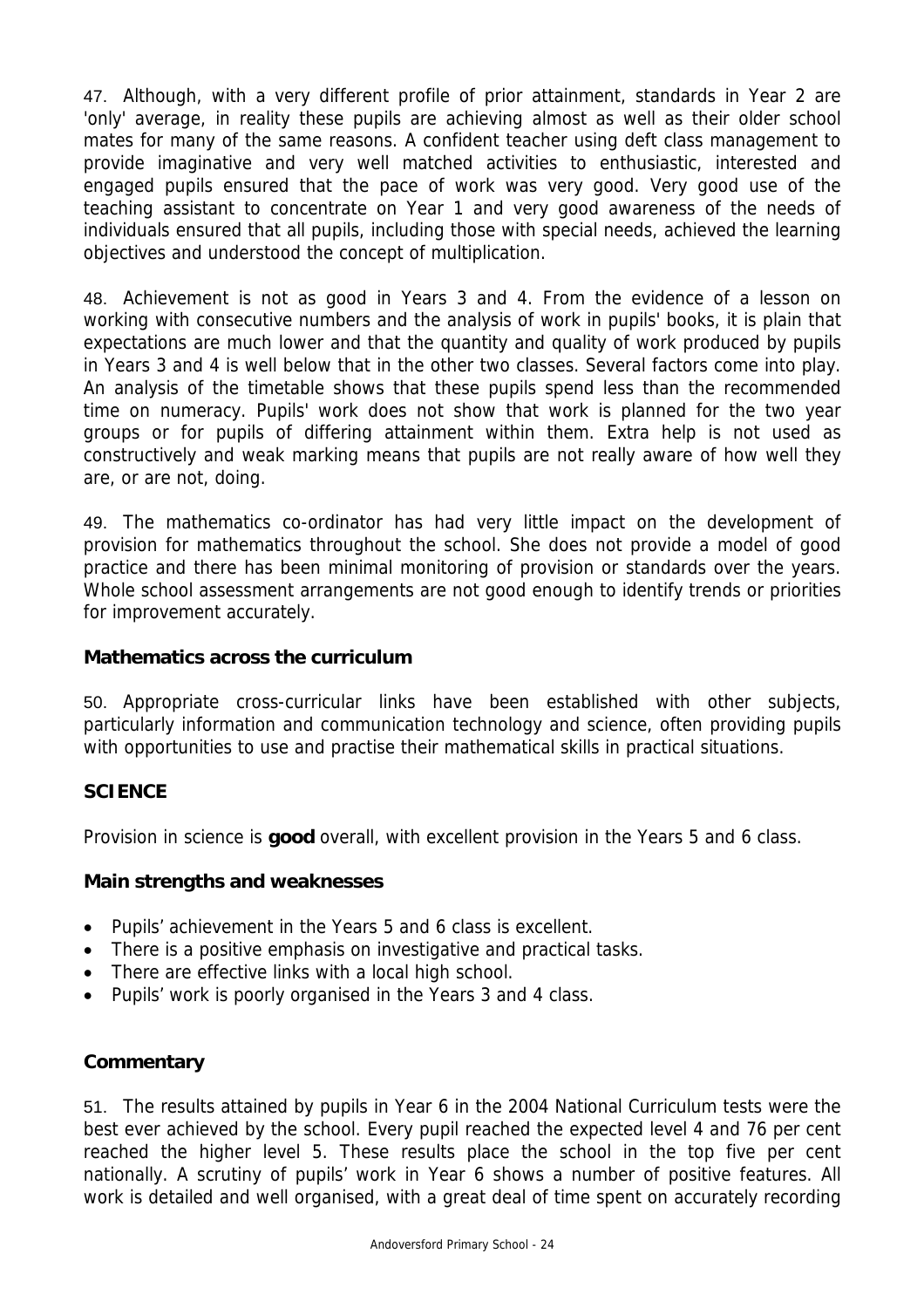findings. Discussions with pupils reveal that they thoroughly enjoy the many practical investigations and experiments which clearly enhance their knowledge and understanding. Pupils write lengthy and well considered accounts of their experiments, often accompanied by graphs and statistical data. Another notable feature that makes an extremely positive contribution to the high levels of achievement is the dynamic pace of work that is sustained throughout the school year.

52. The school's emphasis on practical, investigative work is reflected in the Years 1 and 2 class. Although the pace of pupils' work and pupils' achievement in this class is currently satisfactory, there is very good evidence that Year 2 pupils benefit greatly from their science club run by the class teacher which starts after Christmas and runs into Year 3. There are significant differences in the quality and pace of pupils' work in the Years 3 and 4 class. The work made available for inspectors to scrutinise was disorganised and poorly presented, with the coverage of the programmes of study for science being only adequate. Pupils' achievement over time in this class is less than expected.

53. It follows from the above that there are significant variations in the quality of teaching across the school, representing the varying pattern of pupils' achievements in the different classes. These variations reflect differences in teachers' subject knowledge and, in particular, expectations of behaviour, work and effort. In the Years 5 and 6 class, the teacher has the highest possible expectations of pupils who respond with terrific commitment and enthusiasm. A positive feature of work in the Years 5 and 6 class is the very useful links with a local high school, whereby a science teacher from the high school visits to take science lessons. During the inspection, a very good lesson on the sun, earth and moon was enlivened by the creative use of information and communication technology and other practical aids that enabled all pupils to develop their knowledge and understanding of this topic.

54. Leadership and management of science are satisfactory. While the subject coordinator sets a superb example with her own inspiring teaching of the subject, there has been limited monitoring of provision across the school, with not enough being done to raise standards in Years 3 and 4.

#### **INFORMATION AND COMMUNICATION TECHNOLOGY**

Provision in information and communication technology (ICT) is **satisfactory.**

#### **Main strengths and weaknesses**

- Staff make the best of the limited resources available.
- Pupils are confident and enthusiastic when involved in ICT.

#### **Commentary**

55. Although the last report stated that pupils in Year 6 were working at a level above expectations, by the time the present head arrived at the school the dramatic improvement in facilities, expertise among staff, curriculum planning and expectations of pupils seen elsewhere had not been reflected in the school. Older pupils remember a cramped suite with equipment which was old and unreliable and which in their words, they hardly used. The new hall provided the opportunity to relocate the suite in an old classroom and better,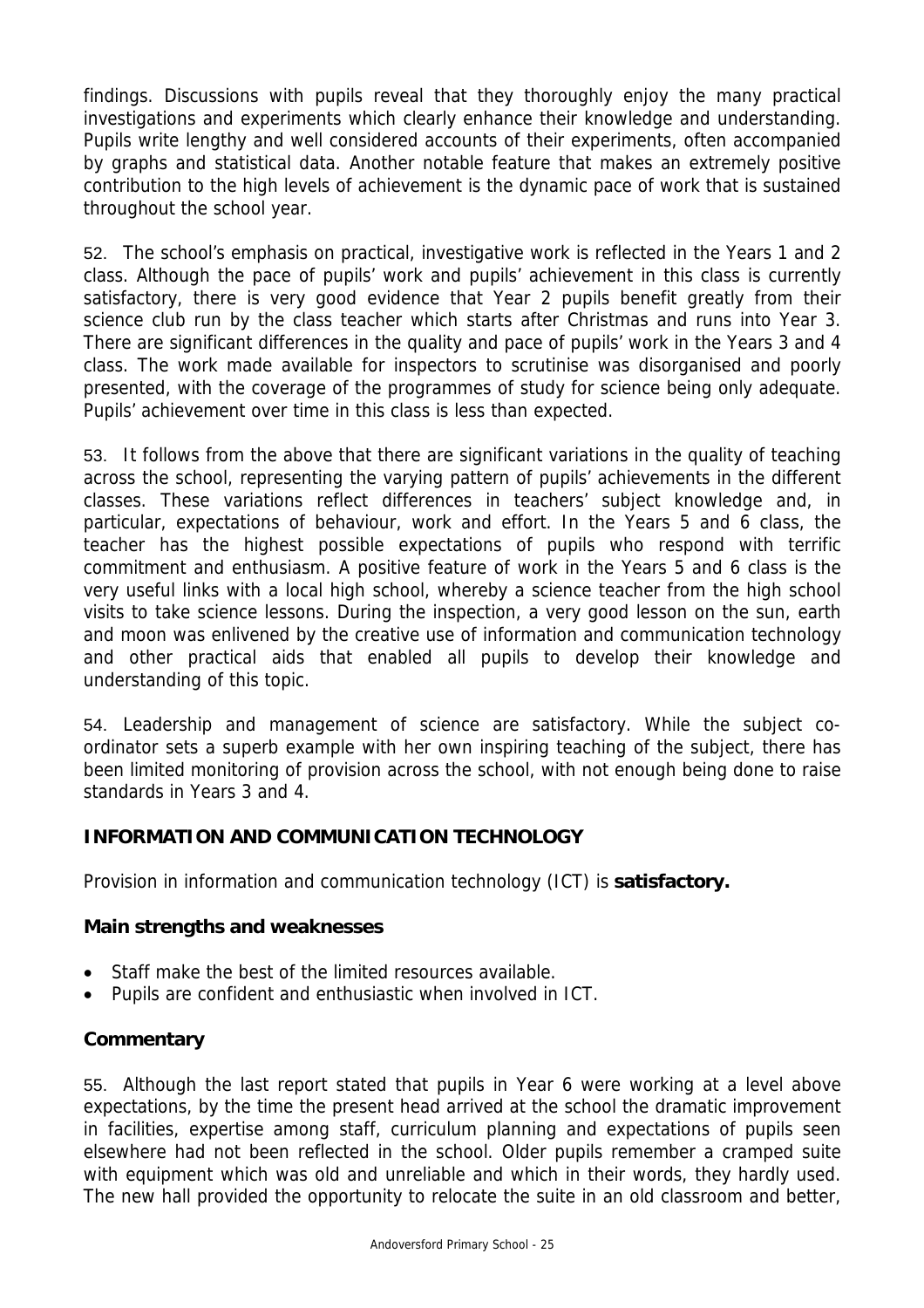but not new, equipment was obtained to upgrade hardware. Financial constraints noted previously prevented further upgrading but good use has been made of matched funding to introduce interactive whiteboards as a classroom teaching and learning tool.

56. Good use is being made of a commercial scheme to ensure that the curriculum is covered fully and that the appropriate skills are learned, and there is good evidence that pupils in Year 6 have made good progress in covering all the skills and areas required. Even more impressive is the progress being made by pupils in Years 1 and 2 who have had the benefit of the suite for most of their time in school. This was well shown in a Year 2 session where mainly six-year-olds showed great confidence at the keyboard in selecting, moving and colouring various shapes to create a collage using geometric and line tools in a graphics programme.

## **Information and communication technology across the curriculum**

57. Evidence of pupils making use of ICT in other subjects included the use of the Internet to access information about current historical and geographical topics: for example featuring Tutankhamen during the inspection; the use of the interactive whiteboard to illustrate the relative movement of the earth, sun and moon in science; the use of different fonts in presenting work in literacy; and the use of a graphics programme to produce a Mondrian style collage of shapes combining maths and art. This represents a good use of ICT across the curriculum

#### **HUMANITIES**

Provision in geography, history and religious education is **satisfactory** overall, with significant strengths in history, alongside some weaknesses in religious education.

#### **Main strengths and weaknesses**

- Standards in history in Year 6 are well above the expected level.
- The allocation of time for religious education is well below average compared to other schools.
- Good use is made of ICT to support pupils' learning.

## **Commentary**

58. A strength of the school's provision in humanities is the outstanding work achieved by pupils in **history** in the Years 5 and 6 class. Topics are covered in considerable detail and written work is of a very high standard indeed. Pupils develop a good understanding of the key dates, periods and main events of British history. Especially impressive was a topic on 'The Tudors' where pupils developed a mature understanding of the dilemma facing King Henry VIII in terms of his relationship with the Catholic Church. Pupils' work is always well presented and covers many aspects of life in the Tudor period. Interviews with pupils reveal history to be a popular subject, the very positive attitudes of pupils reflecting the obvious enthusiasm of the teacher. The pupils' topic this term covering the Second World War has again led to some exceptional work, with pupils' accounts of the life of evacuees showing empathy and thoughtful insights into the life of some children during that period. Pupils make good use of ICT to support their work in history, using the Internet to research their projects. The presentation of pupils' work is enhanced by the clever use of text,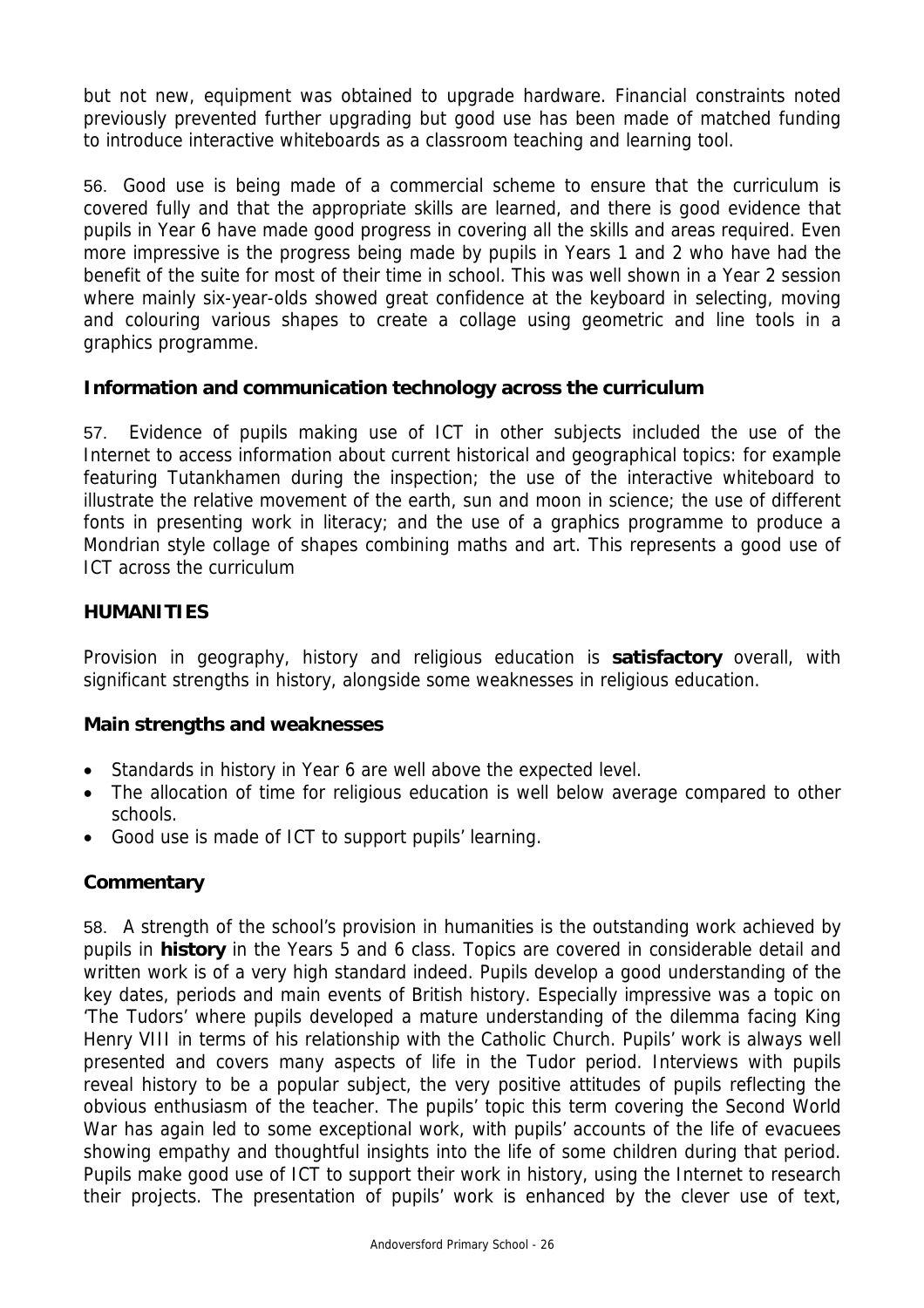photos and pictures to illustrate projects. The history curriculum is well planned throughout the school. Pupils in Years 1 to 4 achieve satisfactorily, while achievement in Years 5 and 6 is outstanding.

59. Although work in **geography** is not nearly as comprehensive as in history, there are some common features in the Years 5 and 6 class. The development of literacy skills is good, with several detailed written records, such as when pupils write formal letters of complaint about an imaginary local by-pass. Pupils evaluate different aspects of urban and rural life in a sensible manner, using geographical vocabulary appropriately. Numeracy skills are developed effectively as pupils complete accurate graphs as a result of local traffic surveys. Standards at the end of Year 6 are in line with national expectations in geography. Pupils in Years 1 to 4 achieve satisfactorily, covering a sound range of topics based on local studies.

60. There was insufficient evidence to make a secure judgement about the overall quality of provision in **religious education**. In Years 1 and 2 pupils cover a sound range of topics, based on the Gloucestershire Agreed Syllabus, including a study of the Christian Church. Pupils learn about a range of stories from both the Old and New Testaments, as well as several of the main Christian festivals. Provision in Years 1 and 2 is satisfactory. The amount of time allocated to religious education is well below average in Years 3 to 6. A scrutiny of class timetables indicates that religious education is not given enough time. This judgement is supported by an evaluation of pupils' recorded work in Years 3 to 6 where the amount of work covered is well below that normally seen in Years 3 to 6 classes at this stage of the school year. Interviews with pupils confirm that pupils' knowledge and understanding of the various themes outlined in the Agreed Syllabus is extremely sketchy. It was not possible to observe any religious education lessons during the inspection.

## **CREATIVE, AESTHETIC, PRACTICAL AND PHYSICAL SUBJECTS**

Art and design, design and technology, music and physical education were not primary foci of the inspection and so were sampled. Insufficient evidence was available to make firm judgements about provision or standards in art and design, design and technology, and physical education. However, music featured strongly during the inspection and so is reported separately.

## **MUSIC**

Provision in music is **very good.** 

## **Main strengths and weaknesses**

- Very good class teaching ensures that all pupils learn how to make and enjoy music.
- The quality of singing in choir practices and assemblies is outstanding.

• The school provides many opportunities for pupils to learn a range of instruments during and after school.

## **Commentary**

61. The school is rightfully proud of its musical traditions which are shown in many aspects of the life of the school from the numbers of pupils who are learning to play a wide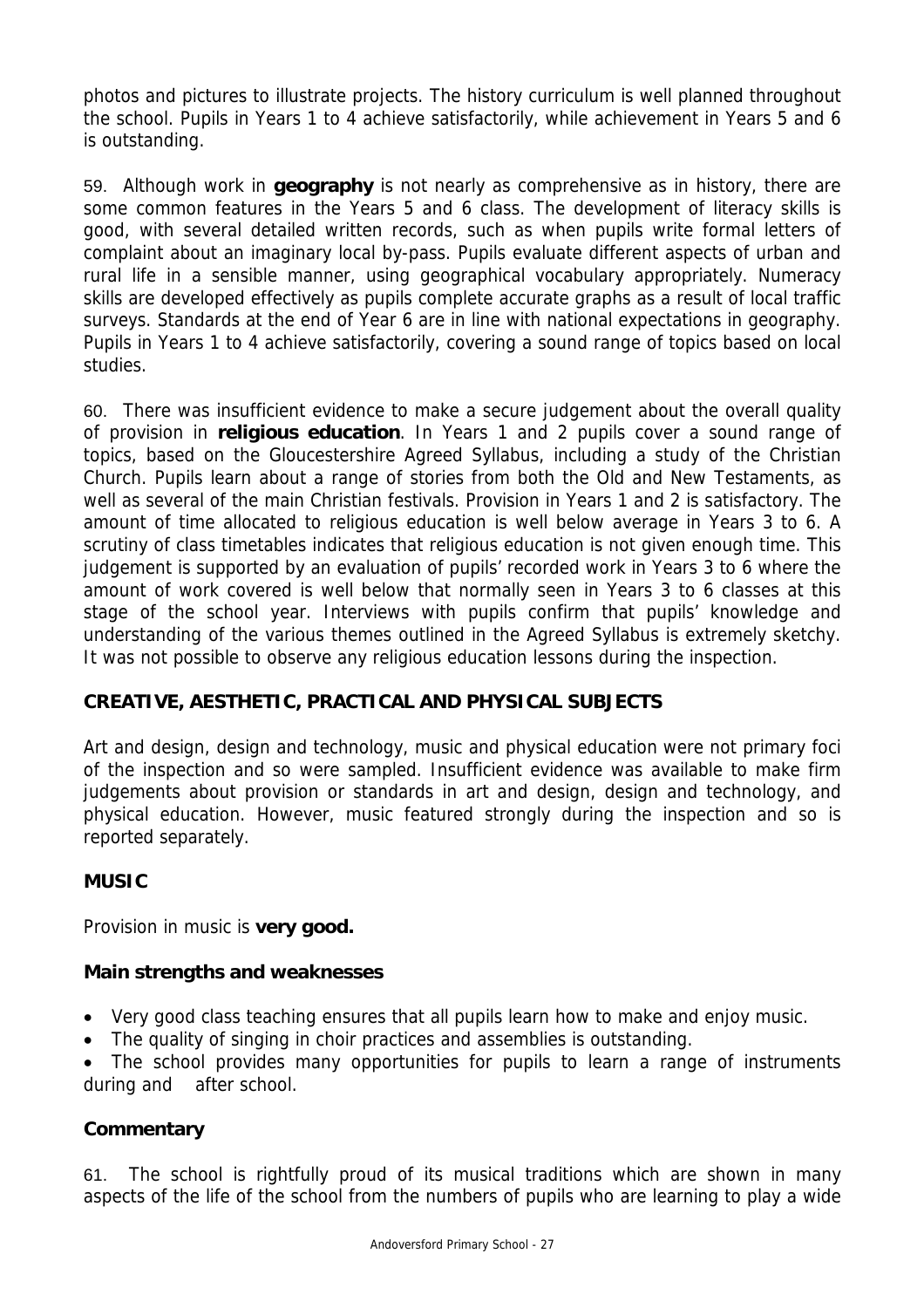range of musical instruments to the high quality of the many productions and musical performances which are so popular in the school and local community. Key to this is the contribution made by the school's specialist music teacher over the years in building up expectations, confidence and technical ability to the levels seen amongst older pupils today. This was well demonstrated in a music lesson and key stage singing practice observed during the inspection. In both sessions, performance levels, especially in singing, were very high without the teacher having to prompt or exhort. Typical of this was the four part rondo performed by Years 5 and 6 pupils which was then translated to an instrumental version involving every pupil using tuned percussion except for two pupils who played two of the parts on the recorder.

62. The school invests a good deal of curriculum time and funding to achieve these very good results. Music is well resourced and very well led and managed by the specialist teacher. It makes a very good contribution to pupils' spiritual, social and cultural development, although there is scope for the subject to make a bigger contribution to developing pupils' awareness and appreciation of the music of other cultures.

63. Although no **art** lessons were observed during the inspection, the evidence of work completed and on display showed that pupils of all ages covered a good range of topics within the subject and that their finished work was generally at the levels expected. As in other subjects, the most impressive work was observed in Years 5 and 6, with a wide range of media and techniques being used, and the least impressive in Years 3 and 4 where the volume and quality of work was much less.

64. **Design and technology** has a very low profile in the school as demonstrated by the fact that very little physical evidence of work in the subject was available for evaluation and that pupils in the two older classes found it hard to remember working in the subject. It is significant that an analysis of class timetables shows that no time is set aside for the subject in two classes while the other has only 35 minutes per week.

65. **Physical education** is another subject that suffers from the shortage of teaching time spent on it. The one aspect of the subject that takes up more than its fair share of time is swimming which historically has always taken up an afternoon for Years 3 to 6. This currently means that these pupils spend two hours in order that they can swim for half an hour. As a result staff and parents report that standards in swimming are good but inspectors note that the time available to cover the rest of the PE curriculum (and some other subjects) is very limited. This is compounded by the fact that no PE lessons are timetabled for the mornings even though the hall is free and that the hall is in use for music lessons and by a visiting school on three of the other afternoons of the week. This only leaves Friday afternoon for the two junior classes which is devoted to games and means that too little time is spent on gymnastics or dance in the two older classes. As noted elsewhere in the report, this is partly mitigated by the very good range of extracurricular activities provided in this subject and by the school's very active participation in a range of competitive sports.

# **PERSONAL, SOCIAL, HEALTH EDUCATION AND CITIZENSHIP (PSHCE)**

Provision in personal, social, health and citizenship education is **satisfactory.** 

## **Commentary**

.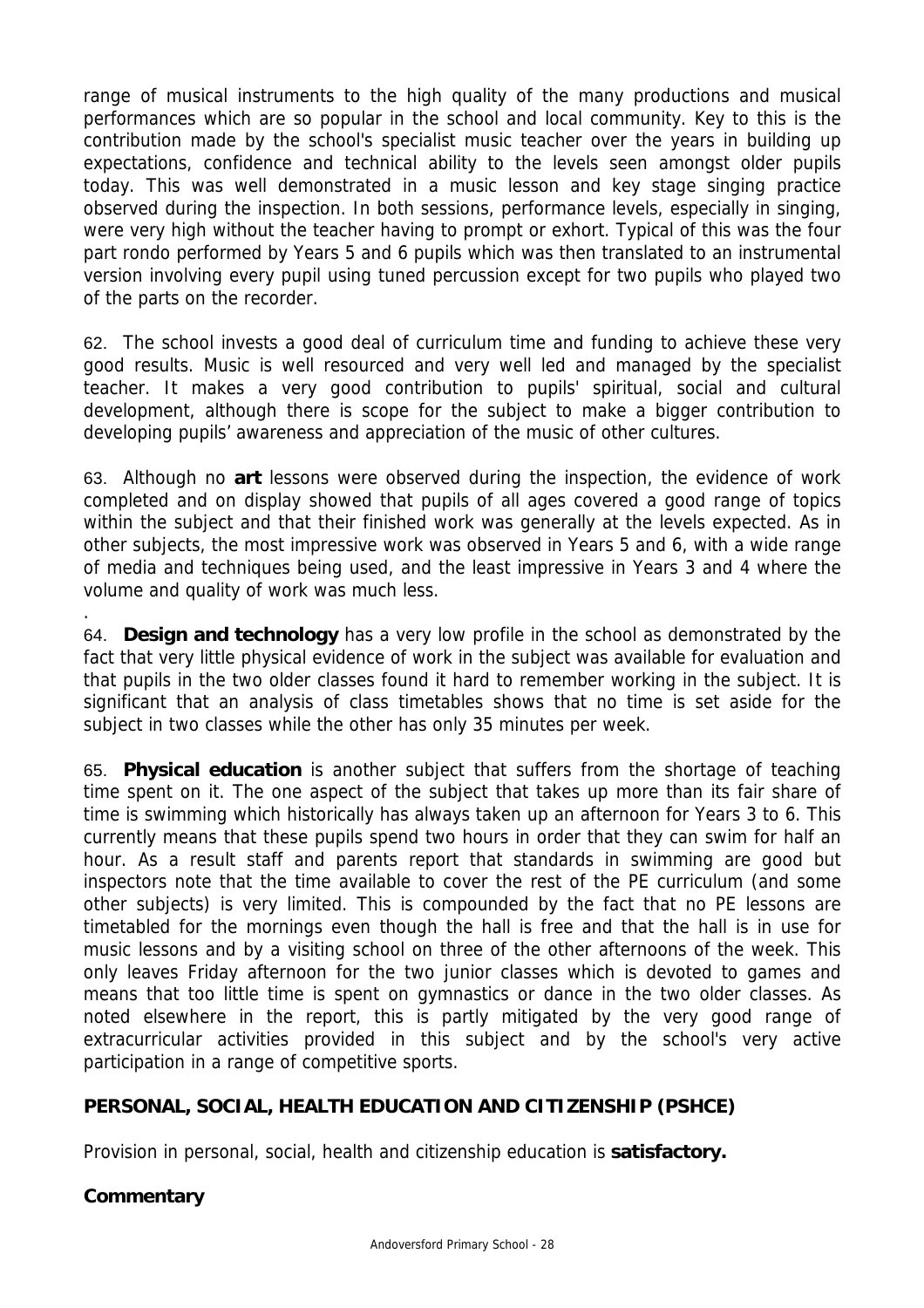66. The school has a thorough programme for PSHCE which includes work on diet, health, sex education and personal safety. This programme helps pupils develop a clear idea of what constitutes a healthy lifestyle. Pupils' understanding is enhanced by the school's commitment to swimming and by a very wide range of sporting events held outside the school day. These include regular sessions covering football, rugby, tennis, athletics, kwik cricket, cross country running and netball. The value of these activities compensates, to some extent, for the limited amount of time the school allocates each week to physical activity during the school day.

67. The school's good range of links with the community, some involving highly regarded musical performances, provides pupils with good opportunities to develop their social and citizenship skills. Visits from organisations, such as St John Ambulance and annual cycle training, help develop pupils' understanding of a healthy and safe lifestyle.

68. Older pupils develop a sense of responsibility by, for example, helping younger pupils through a programme of shared reading. Younger pupils develop their knowledge and understanding through well led sessions discussing concepts such as generosity, kindness and helpfulness. The school recognises that more needs to done to take into accounts pupils' views and to encourage older pupils to take a more active part in the life of the school and has recently established a school council to further develop ideas of citizenship.